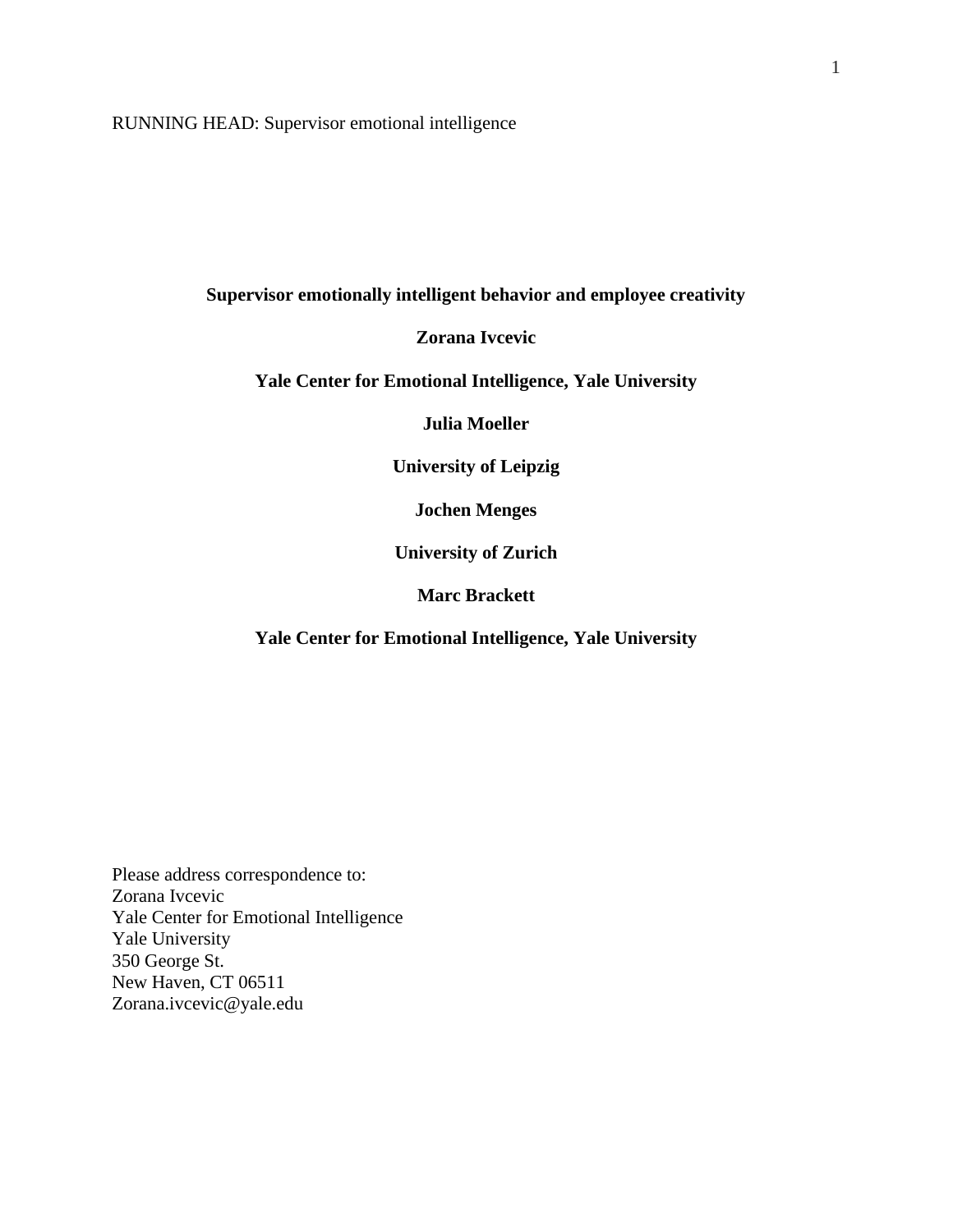### **Abstract**

In a national study of employees across industries  $(N = 14,645)$ , we examined the role of supervisor emotionally intelligent behavior for employee opportunity to grow, their affect at work, and creativity/innovation at work. Employees reported on their supervisors' emotionally intelligent behavior (perceiving, using, understanding, and managing emotions), and selfreported about their job experiences and creativity/innovation at work. Supervisor emotionally intelligent behavior was related to employee affect at work assessed using both open-ended questions and emotion rating scales. Furthermore, supervisor emotionally intelligent behavior was linked to employee creativity/innovation through its effect on employee opportunity to grow and higher experience of positive affect (supporting a serial mediation model). We discuss the implications of the results for creativity/innovation research and innovation management.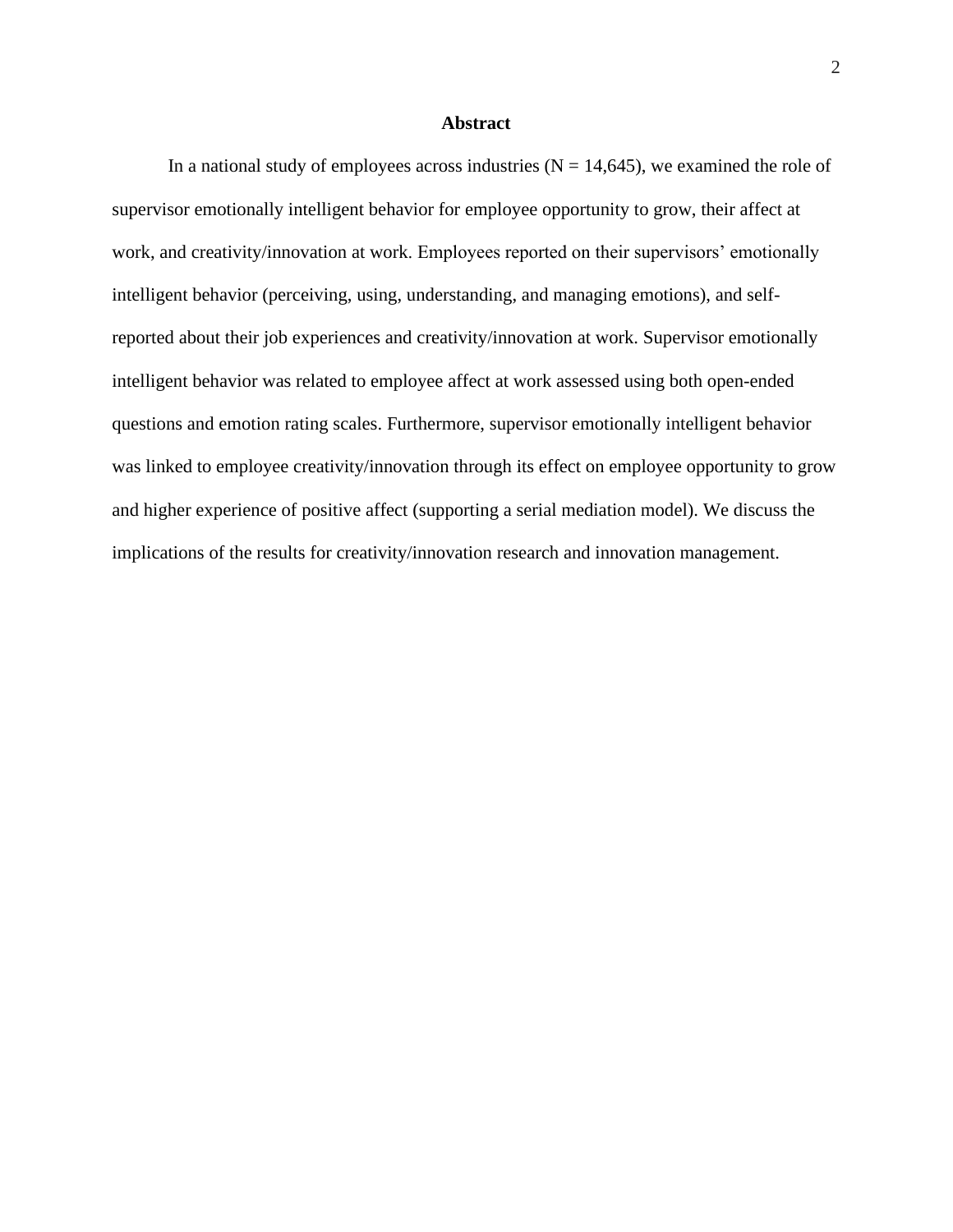#### **Supervisor emotionally intelligent behavior and employee creativity**

Creativity is crucial for individual job security and earning potential, as jobs requiring creativity are least likely to become computerized (Benedikt & Osborne, 2017). Individual creativity is necessary for organizational creativity and innovation (Bharadwaj & Menon, 2000; Sarooghi, Libaers, Burkemper, 2015) and for the emergence of creative communities (Florida, 2014). Because individual creativity is influenced by social processes, others in the workplace (coworkers, supervisors, top leadership) can shape employee creativity (e.g., Amabile & Pratt, 2016; Anderson, Potocnik, & Zhou, 2014; Tesluk, Farr, & Klein, 1997). Emotional intelligence has been proposed as important resource affecting both general leadership effectiveness (George, 2000) and employee creativity (Zhou & George, 2003). In this paper, we examined how emotionally intelligent behavior of supervisors predicts employee creativity.

Emotional intelligence is defined as the ability to perceive, use, understand, and manage emotions (Mayer & Salovey, 1997; Mayer, Roberts, & Barsade, 2008). Emotional intelligence enables individuals to be sensitive to nuances in others' emotions and detect what they are feeling, as well as respond to others in ways that promote interpersonal acceptance and liking (Lopes, Salovey, Cote, & Beers, 2005). Individuals with high emotional intelligence tend to have better interpersonal relationships (Brackett, Rivers, & Salovey, 2011; Brackett, Rivers, Shiffman, Lerner, & Salovey, 2006; Lopes et al., 2005) and are better able to meet organizational goals (Cote & Miners, 2006).

We base this research on the job demands and resources model and specifically its motivational pathway (Bakker & Demerouti, 2007). According to this model, personal resources (e.g., optimism) and job resources (e.g., supervisor support) contribute to greater engagement, which is in turn associated with positive performance outcomes (Xanthopoulou, Bakker,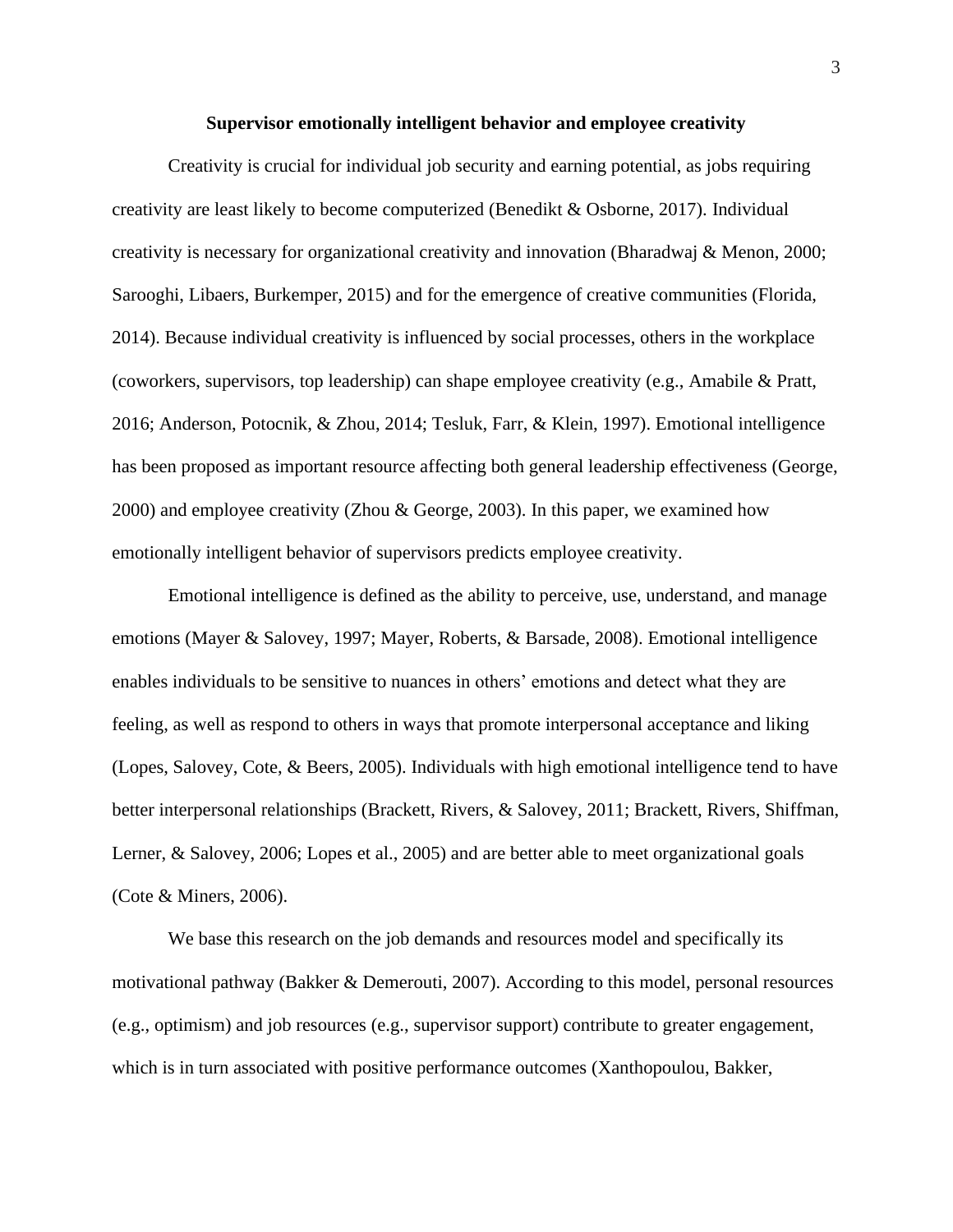Demerouti, & Schaufeli, 2007, 2009), whereas job demands contribute to burnout and negative job outcomes (e.g., turnover; Hu, Schaufeli, & Taris, 2011; Lewig, Xanthopoulo, Bakker, Dollard, & Metzer, 2007). We propose that supervisor emotionally intelligent behavior is a job resource, which contributes to building motivational resources in employees (opportunities for growth) and positive affective experiences in employees, and these in turn predict employees' creativity at work.

## **Defining emotional intelligence**

There are two distinct lines of research on emotional intelligence (Brackett et al., 2011). The first defines emotional intelligence as an ability and assesses it using performance tests that ask respondents to solve emotion-related problems (similar in nature to general intelligence tests). In this line, test performance is judged in relation to criteria of response quality or correctness (e.g., does a respondent correctly identify a facial expression showing a known emotion of fear). The second defines emotional intelligence as a trait that is measured using selfreport instruments (e.g., asking people to evaluate how good at perceiving emotions they are). Self-report measures are only weakly related to performance measures of emotional intelligence (Van Rooy, Viswesvaran, & Pluta, 2005), and this is the case even when a self-report measure is designed to map onto the components of the ability model assessed by the performance measures (Brackett & Mayer, 2003; Brackett et al., 2006). This research suggests that the two models refer to two distinct constructs.

Here, we define supervisors' emotional intelligence in terms of behavior indicative of their abilities to reason about and with emotions. We ask about behavior showing that supervisors successfully perceive emotions, use emotions to help thinking and inspire or assist problem solving, understand the causes and consequences of emotions, and manage emotions in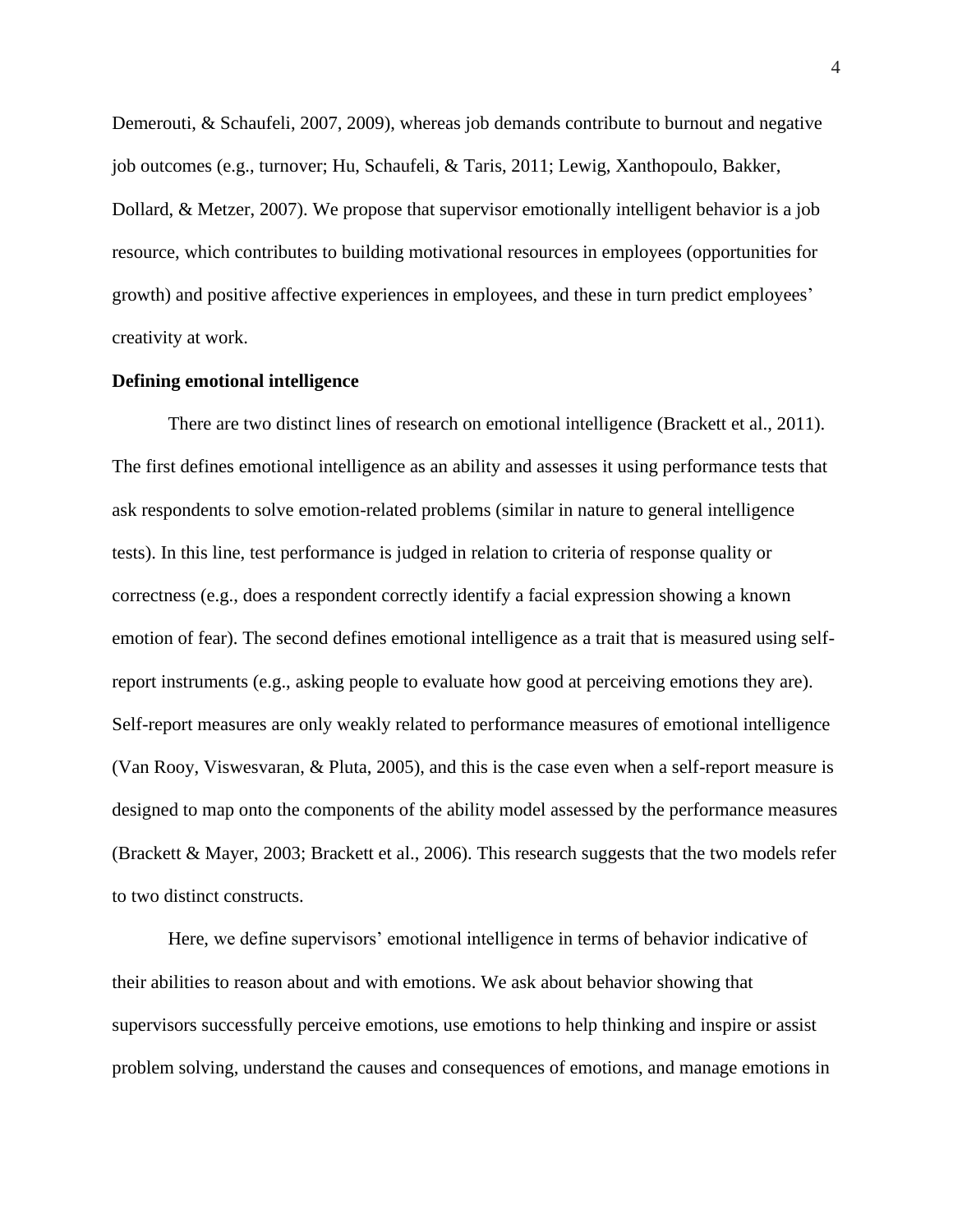oneself and others (Mayer & Salovey, 1997; Mayer, Salovey, & Caruso, 2004). An ability test might ask respondents to identify emotions in a set of facial expression photographs, or rate relative effectiveness of different strategies for specified emotion regulation goals, and as such measures one's reasoning that has a potential of translating in behavior. However, such assessments do not provide information about the extent to which respondents apply their abilities at work. Because supervisor behavior exhibited at work influences their employees, we asked employees to report on their supervisor's emotionally intelligent behavior (EIB). Elfenbein, Barsade, and Eisenkraft (2015) found that multiple employees tended to agree in their reports of supervisor EIB. Moreover, these measures showed predictive validity for transformational leadership, as well as performance ratings from teammates and supervisors, even after controlling for a host of potential confounds, such as cognitive intelligence, personality, trait affect, liking, and demographic characteristics.

## **Emotional intelligence as a job resource**

Emotional intelligence of employees can be a personal resource and supervisor EIB can be a job resource. Giardini and Frese (2006) found that EIB moderated the relationships between work demands and emotional dissonance, between emotional dissonance and affective work outcomes, and between work demands and outcomes. In a diary study of knowledge workers across multiple companies and industries, employees described many emotional intelligencerelated behaviors as characteristic of supportive leaders (Amabile, Schatzel, Moneta, & Kramer, 2004). Examples included helping to alleviate stress in employees (related to the ability of managing emotions in others) and addressing employees' feelings during layoffs (related to perceiving and understanding emotions). Leader behavior was described as having consequences for employees' perceptions (e.g., likelihood of project success) and affect (e.g., relief of pressure,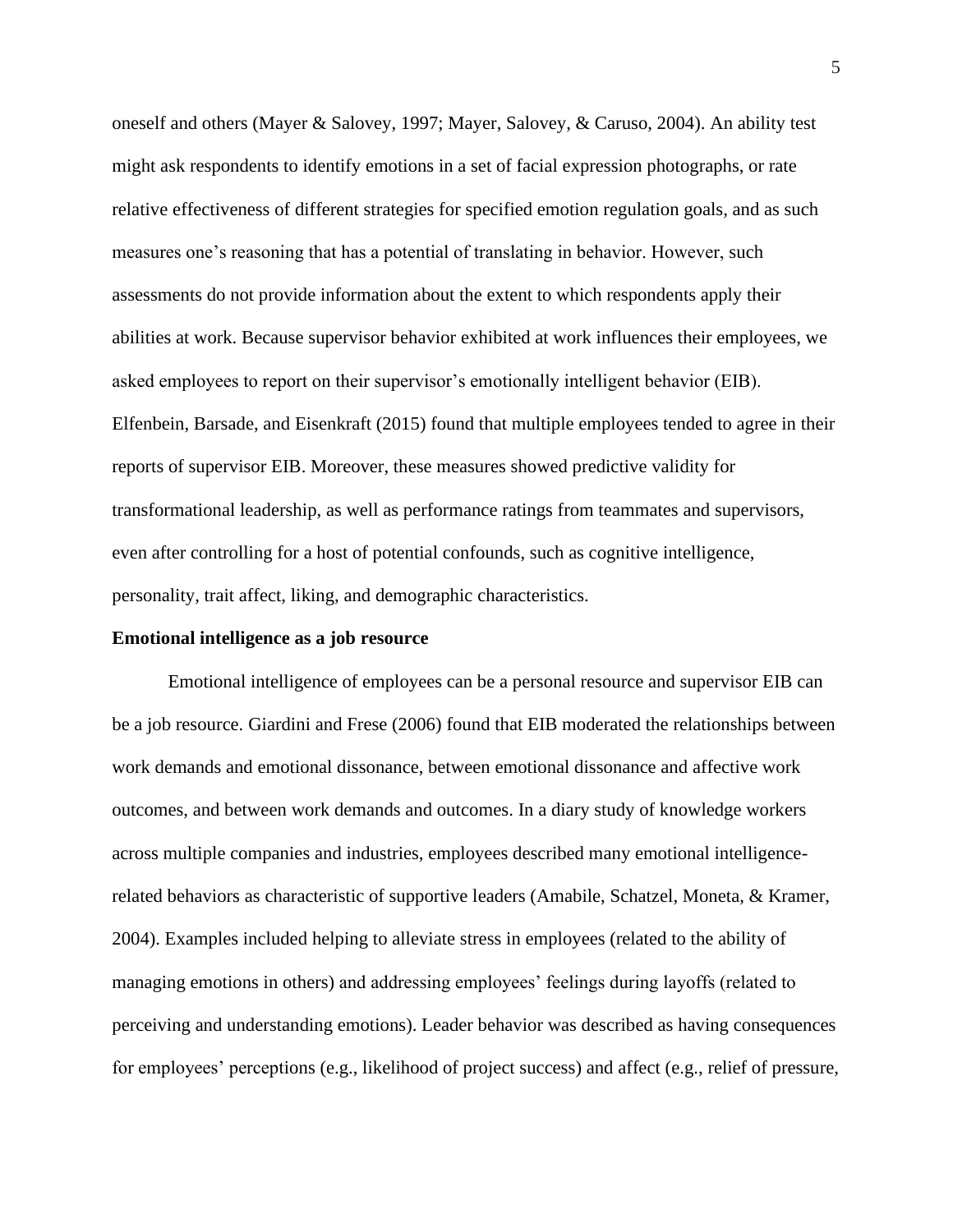experienced encouragement, sense of one's potential being utilized), which in turn influenced performance (e.g., number of ideas discussed, progress made).

There is a rich literature on supervisor trait emotional intelligence supporting its function as a resource at work. For example, managers' trait EI predicted trust from their employees (Du Plessis, Wakelin, & Nel, 2015) and trust and job satisfaction mediated the relationship between supervisor trait EI and project success (Rezvani, Chang, Wiewiora, Ashkanasy, Jordan, & Zolin, 2016). Similarly, Huang, Chan, Lam, and Nan (2010) found that lower burnout mediated the link between trait EI and work performance in a telecommunications call center. Another mechanism by which trait EI can contribute to job outcomes is through positive dyadic leader-member exchange. In a longitudinal study, trait EI predicted subsequent higher job satisfaction and lower turnover intentions through the quality of leader-member exchange (Jordan & Troth, 2011).

A recent meta-analysis shows that supervisors' EIB predicts employee job satisfaction, with evidence for incremental validity and relative importance of supervisor EIB over the effects of subordinates' EI (Miao, Humphrey, & Qian, 2016). Emotional intelligence in secondary school teachers was related to their experience of positive emotions, which in turn predicted higher job satisfaction and lower burnout (Brackett, Palomera, Mojsa, Reyes, & Salovey, 2010). Ability to accurately perceive emotions buffers negative effects of emotion labor on work engagement in a longitudinal study of police officers and nurses (Bechtoldt, Rohrmann, De Pater, & Beersma, 2011). In a study of service employees in clothing retail, other-rated EI acted as a buffer against the negative effects of emotional dissonance on job satisfaction and affective well-being at work (Giardini & Frese, 2006). Supervisor EIB predicts getting ahead behaviors (visioning, energizing, rewarding) through its relationship with getting along behaviors (instilling teamwork, empowering employees to make decisions; Guillen & Florent-Treacy, 2011).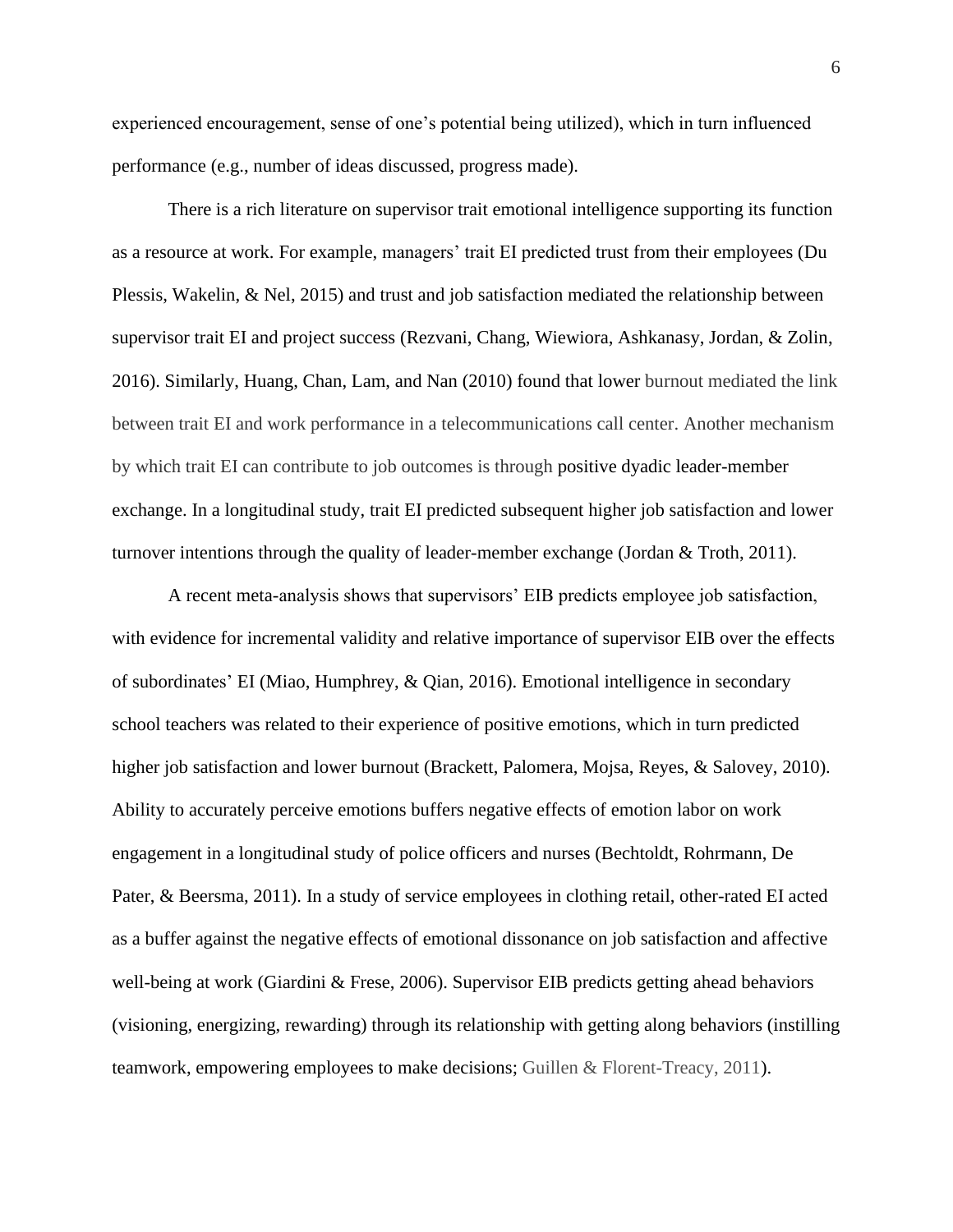While there is substantial evidence supporting the relationship between EI and positive affect at work, previous research has not directly examined how this positive affect is engendered. George (2000) theorized that leader EI contributes to development of shared goals, creating inspiration and motivating effort in employees, as well as contributing to living organizational identity and mission. Emotionally intelligent supervisors can create conditions for employees to grow, including opportunities to develop new skills, be promoted, and advance in their careers. Supervisors who are able to perceive and understand emotions can use this information to recognize problems and successes and guide employees toward opportunities for growth (Clore, Schwarz, & Conway, 1994; Schwartz, 2012). Similarly, supervisors who are able to help their employees to regulate emotions can create conditions for persistence and development in face of challenges. Finally, correlates of EI such as positive leader-member exchange also predict employee opportunity to grow (Breevaart, Bakker, Demerouti, & van den Heuvel, 2015).

*H1: Supervisor EIB is positively related to employee perceived opportunities for growth. We test this hypothesis by examining correlations between supervisor EIB and employee ratings of opportunities for growth at work.*

*H2: Supervisor EIB is positively related to employee affect at work. We test this hypothesis by examining correlations between supervisor EIB and employee ratings of frequency of positive affect at work, as well as by comparing responses to an open-ended prompt about task-related affect by those whose supervisors show high vs. low EIB.*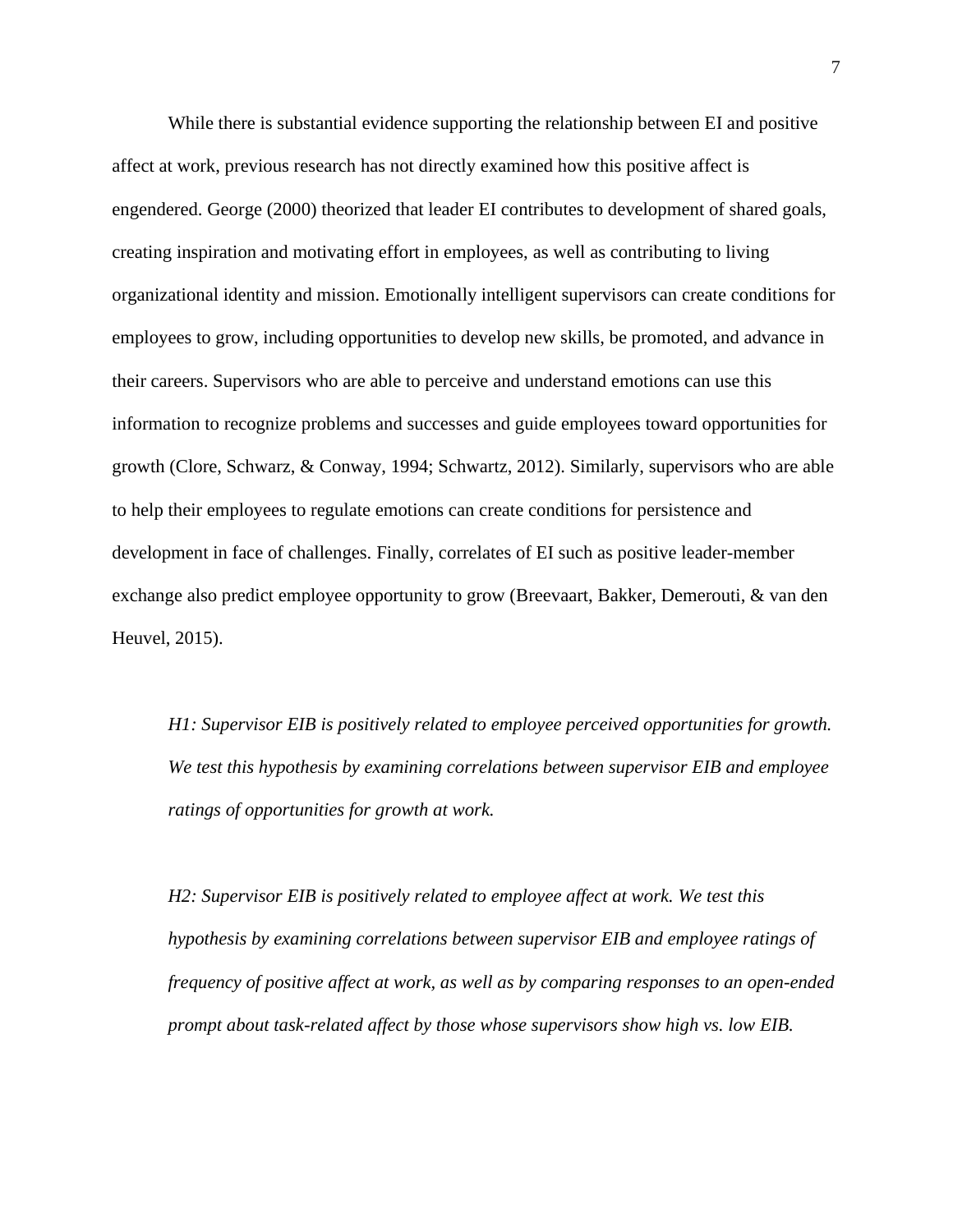#### **From supervisor emotional intelligence to creativity at work**

Creativity is commonly defined as "the production of novel and useful ideas by an individual or small group of individuals working together" (Amabile & Pratt, 2016, p. 158). This definition encompasses major elements of creativity – novelty or originality and usefulness, either driven by individuals or small groups. Emotions are integral to the creative process from the desire and decision to be creative, to working through ups and downs of idea generation and development, to risks and pressures of product completion and presentation (Ivcevic & Hoffmann, 2017). The study of emotional intelligence in relation to creativity explicitly takes into account that people have agency in relation to their emotions and those around them; we posit that people can influence the course of their own emotions and emotions of others around them (such as when supervisors influence employees), as well as actively harness their emotions in the service of their goals (such as creativity and innovation).

Supervisor EIB can support creativity through motivational and affective mediators. Zhou and George (2003) developed a series of theoretical propositions on how leader emotional intelligence can affect creativity. Emotionally intelligent leaders are able to notice employee dissatisfaction (while managing their own disappointment or irritation), recognize that dissatisfaction conveys information about a problem, and frame it as an opportunity for improvement. Emotionally intelligent leaders can manage their own and employees' emotions in the service of creative goals (e.g., from instilling persistence to identifying when happiness is due to premature settling on ideas). Furthermore, emotionally intelligent leaders can identify their own and employees' emotions as the ideas are evaluated, discussed, and modified, and they can manage emotions in such a way that they provide informative feedback when generating and developing ideas.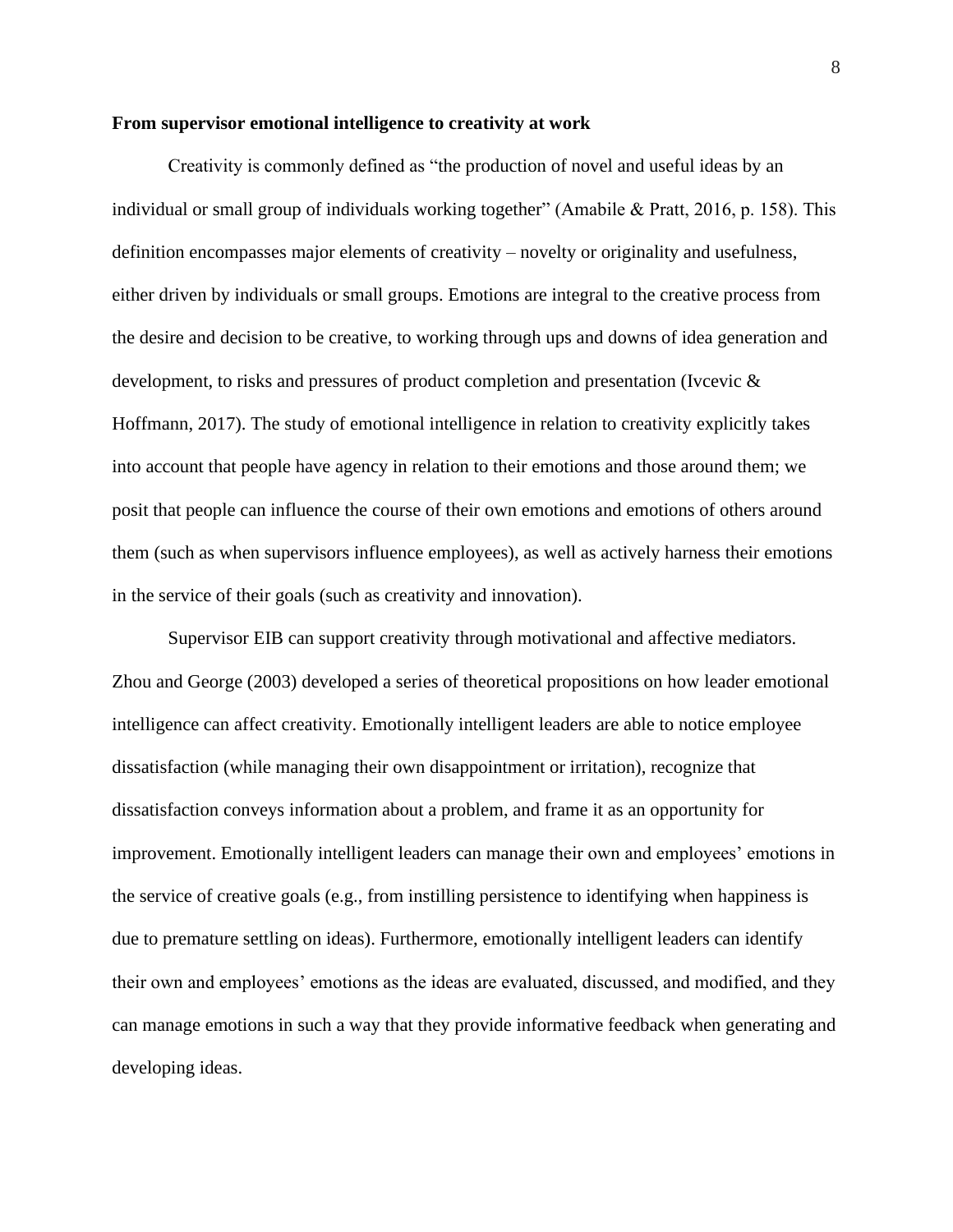Emerging research supports the importance of emotional intelligence for creativity. In a study across several industries, middle managers' trait EI predicted their ratings of employees' frequency of both creative and useful ideas (Rego, Sousa, Pina e Cunha, Correia, & Saur-Amaral, 2007). Several studies examined mechanisms by which trait EI relates to creativity and showed that trait EI predicts creativity through motivational and affective mediators (e.g., team trust and collaborative culture: Barczak, Lassk, & Mulki, 2010; certainty about one's environment: Darvishmotevali, Altinay, & De Vita, 2018). Carmeli, McKay, and Kaufman (2013) studied employees from software companies and found support for a serial mediation where trait EI predicted employee generosity and vigor, which in turn predicted creativity.

Research on leader EI (as assessed by performance based tests) and EIB (assessed by other-reports) and employee creativity is scarce. Existing evidence shows that leaders who have the ability to use emotions can strategically display emotions to inspire others or to transform frustrations into opportunities to grow and creatively address challenges (Cote & Hideg, 2011). In a study of a large healthcare organization, Castro, Gomes, and de Sousa (2012) found a significant relationship between employee ratings of supervisor EIB and employee self-reported and supervisor-reported creativity at work. The aspects of EIB that appeared most relevant for predicting creativity were understanding emotions (e.g., awareness of sources or causes of emotions) and using emotions (e.g., encouraging maximal performance).

Research on mechanisms by which ability EI predicts creativity suggests affective mediators. Bledow, Rosing, and Frese (2013) demonstrated that the process of emotion regulation – a change in emotions with decreasing negative and increasing positive affect – enhances creativity. In a diary study, people whose affect changed from negative in the beginning of the workday to positive at the end of it rated their days as more creative than those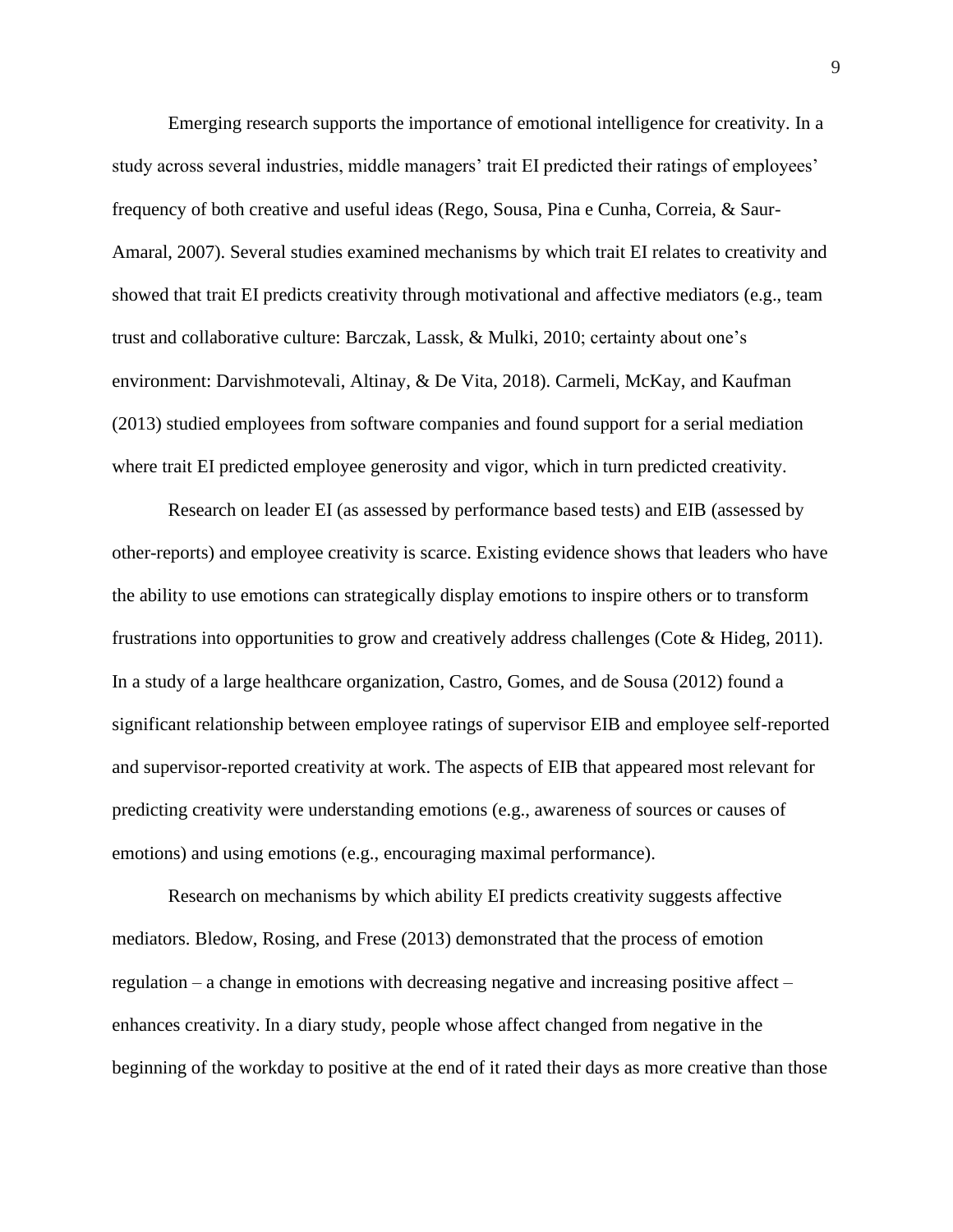who did not have such a shift. This finding was further supported in an experimental study using mood induction. Abilities to use and regulate emotions contributed to creativity in professionals from a variety of knowledge industries (Parke, Seo, & Sherf, 2015). The relationship between EI abilities and creativity was mediated by increased experience of positive emotions, a consistent predictor of creative idea generation (Amabile, Barsade, Mueller, & Staw, 2005; Baas, De Dreu, & Nijstad, 2008).

Based on the reviewed research, the present study examines supervisor EIB as a job resource that contributes to employee opportunities to grow and positive affective experiences. These experiences in turn predict employee creativity. Above, we presented the empirical support for the conceptualization of supervisor EIB as a job resource. Although theoretical discussions of EI suggest that supervisors showing high EIB could enhance employee opportunities to grow, we are empirically testing this proposition for the first time. Opportunities to grow, a motivating job resource, have been related to creativity in previous research (Bakker & Xanthopoulou, 2013). A rich literature shows that EI predicts positive affective experiences (job satisfaction, Miao et al., 2016; positive emotions, Parke et al., 2015), which are reliable influences on creativity (Amabile et al., 2005; Parke et al., 2015). We extend this work by linking the opportunities to grow and positive affect.

*H3: Supervisor EIB is related to employee self-reported creativity at work. This relationship is mediated by employee perceptions of their opportunity to grow at work and their experience of positive affect at work (serial mediation model).* 

**Method**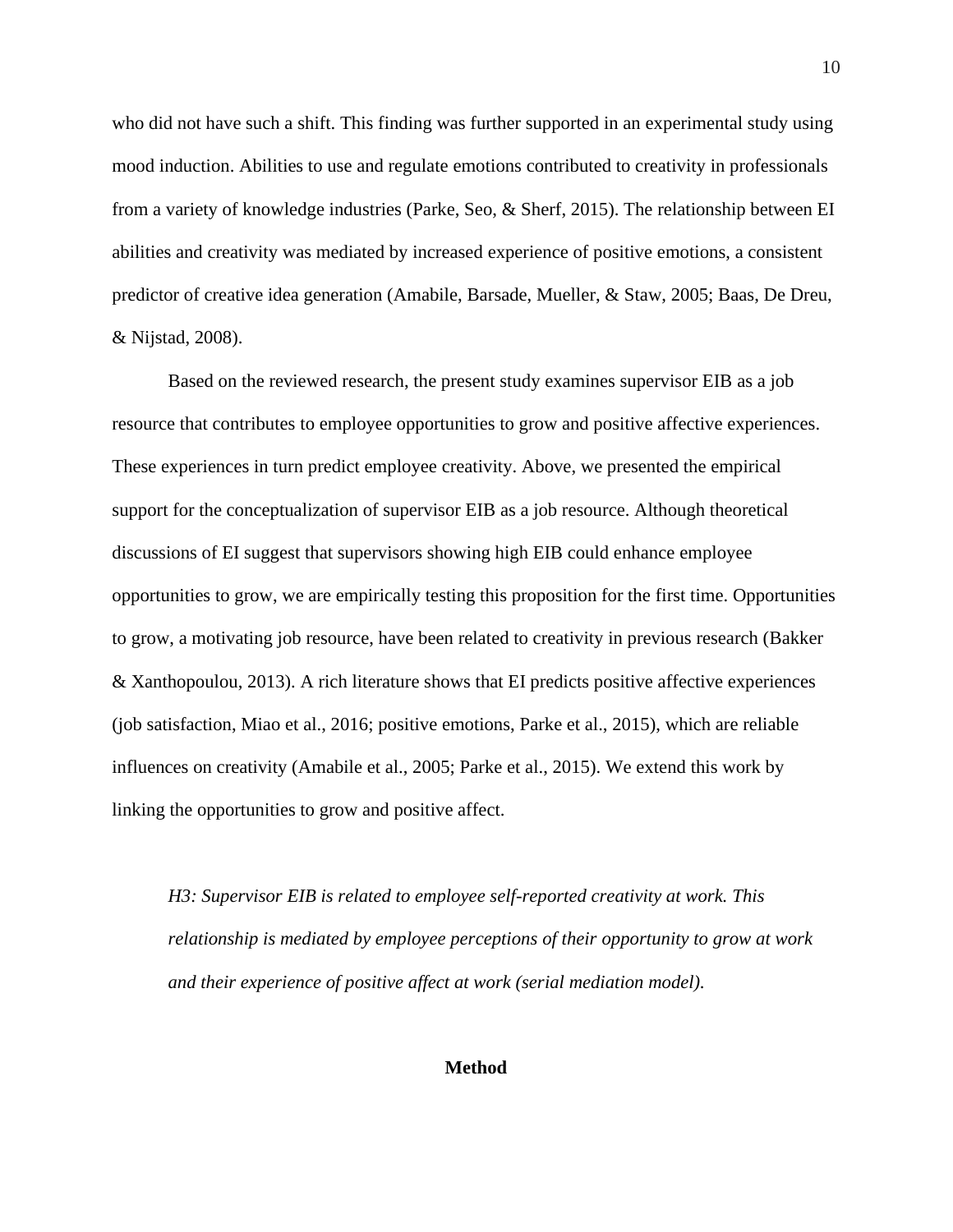## **Participants and data collection procedure**

Participants were recruited using Qualtrics panels. Recruitment quotas were created to be demographically representative sample of the U.S. working population based on the Department of Labor statistics. After removing participants who failed more than two (out of thirteen) attention checks, the final sample included 14,645 working adults over the age of 18 who lived in the United States (73% completion rate).

The sample was 9.8% Hispanic, 82.7% White/Caucasian, 9.4% Black/African-American, 4.2% Asian/Asian-American, 2.2% Biracial or Multiracial, 1.6% American Native or Alaska Native, 0.3% Native Hawaiian or other Pacific islander, and 2.4% reported other identities; 50.6% were male, 49.2% female, and 0.2% reporting "other" gender identities. Data were available from all 50 states. Participants were on average  $40.78$  years old (SD = 14.10). The average subjective socio-economic status rating was  $5.52$  (SD = 2.30); measured on a scale ranging from 0 (worst off) to 10 (best off), based on Ostrove, Adler, Kuppermannn, and Washington (2000). Participants came from all levels in their organization's hierarchy, with the average 4.96 (SD = 2.65) on a scale from 0 (entry level) to 10 (head of organization) and reported working on average 39.62 hours per week  $(SD = 12.53)$ .

## **Measures**

*Supervisor emotionally intelligent behavior (EIB).* Participants rated EIB of their immediate supervisor. Twelve items asked about supervisors' behavior pertaining to four emotional intelligence abilities: perceiving emotion (three items, e.g., "My supervisor realizes when people are dissatisfied at work"), using emotions to help thinking and problem solving (four items, e.g., "My supervisor helps people find ways to channel their dissatisfaction into making a productive change"), understanding emotions (two items, e.g., "My supervisor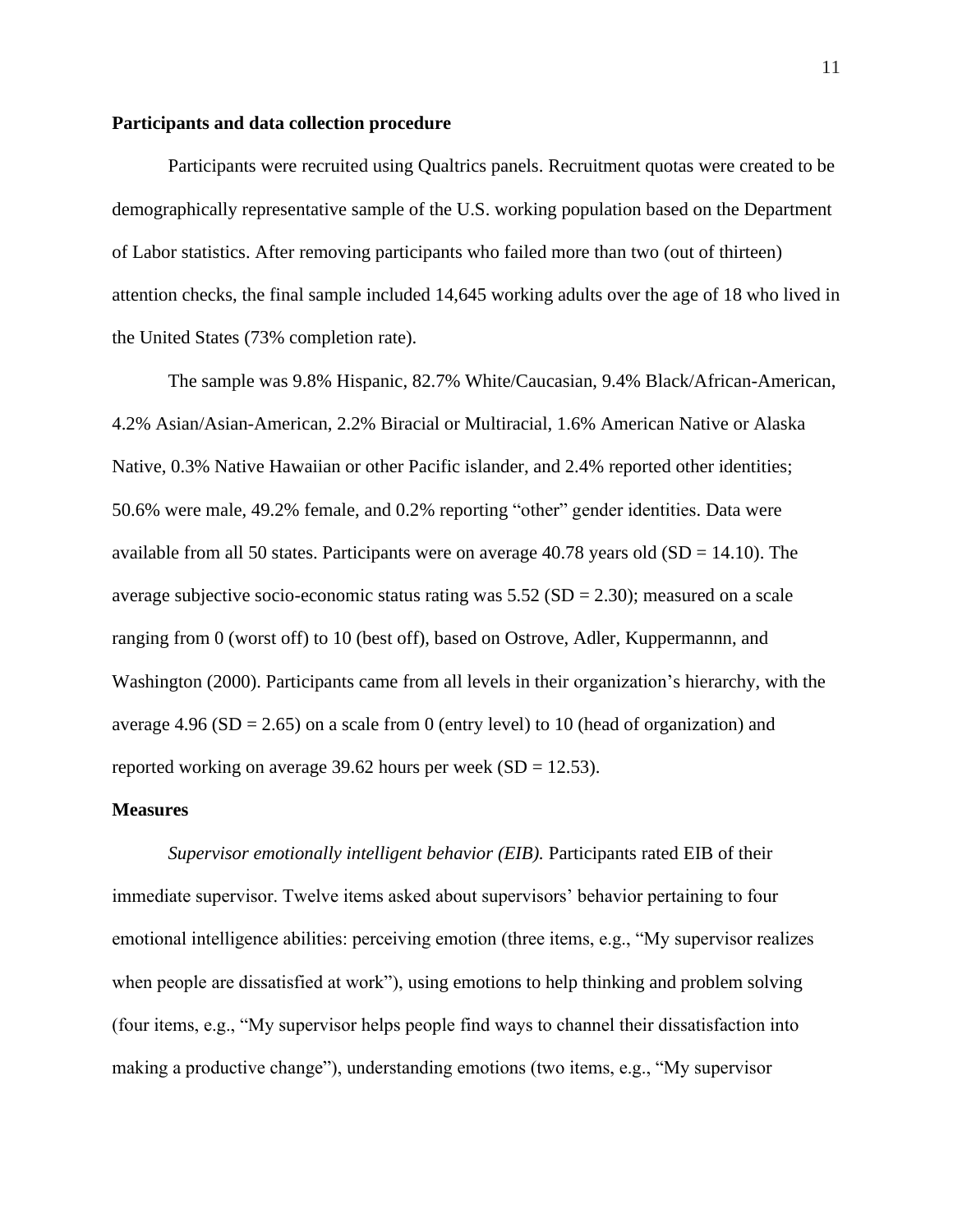understands how their decisions and behaviors affect how others feel at work"), and managing emotions (two items, e.g., "My supervisor is good at helping others feel better when they are disappointed or upset"). All items were rated on a six-point scale from "strongly disagree" to "strongly agree". Principal axis factoring indicated that all items loaded on a single factor (loadings from .85 to .67;  $\alpha$  = .95).

*Opportunity to grow*. Employees' perceived opportunity to grow was assessed with four items (e.g., "I have opportunities to develop new skills"). Participants responded on a six-point scale from "strongly disagree" to "strongly agree"  $(\alpha = .89)$ .

*Affect at work*. We assessed affective experiences at work using open-ended questions and emotion rating scales. First, participants were asked, "Over the past 6 months, how did your job make you feel? Which specific emotions did you experience most frequently because of your specific tasks and responsibilities?", followed by three blank fields. Most participants entered a single descriptor per field (e.g., happy, anxious, overworked). Responses were cleaned to create labels used by participants so that nouns (e.g., happiness), adjectives (e.g., happy), misspellings (e.g., hapiness), and phrases or statements (e.g., mostly happy, I feel happy) were assigned the same label (e.g., happy).

Next, participants were asked to rate how often they experienced each of the 23 emotions at work in the previous three months using a scale ranging from 0 (never) to 100 (always). Principal axis factoring analysis with oblimin rotation identified four factors (three pertaining to negative and one to positive emotions). For the purposes of this study, we included only items describing positive emotions: proud, interested, connected, passionate, confident, inspired, happy, respected, content, and safe (loadings between .82 and .65;  $\alpha$  = .94). The items represented emotions identified in previous research as important for organizational outcomes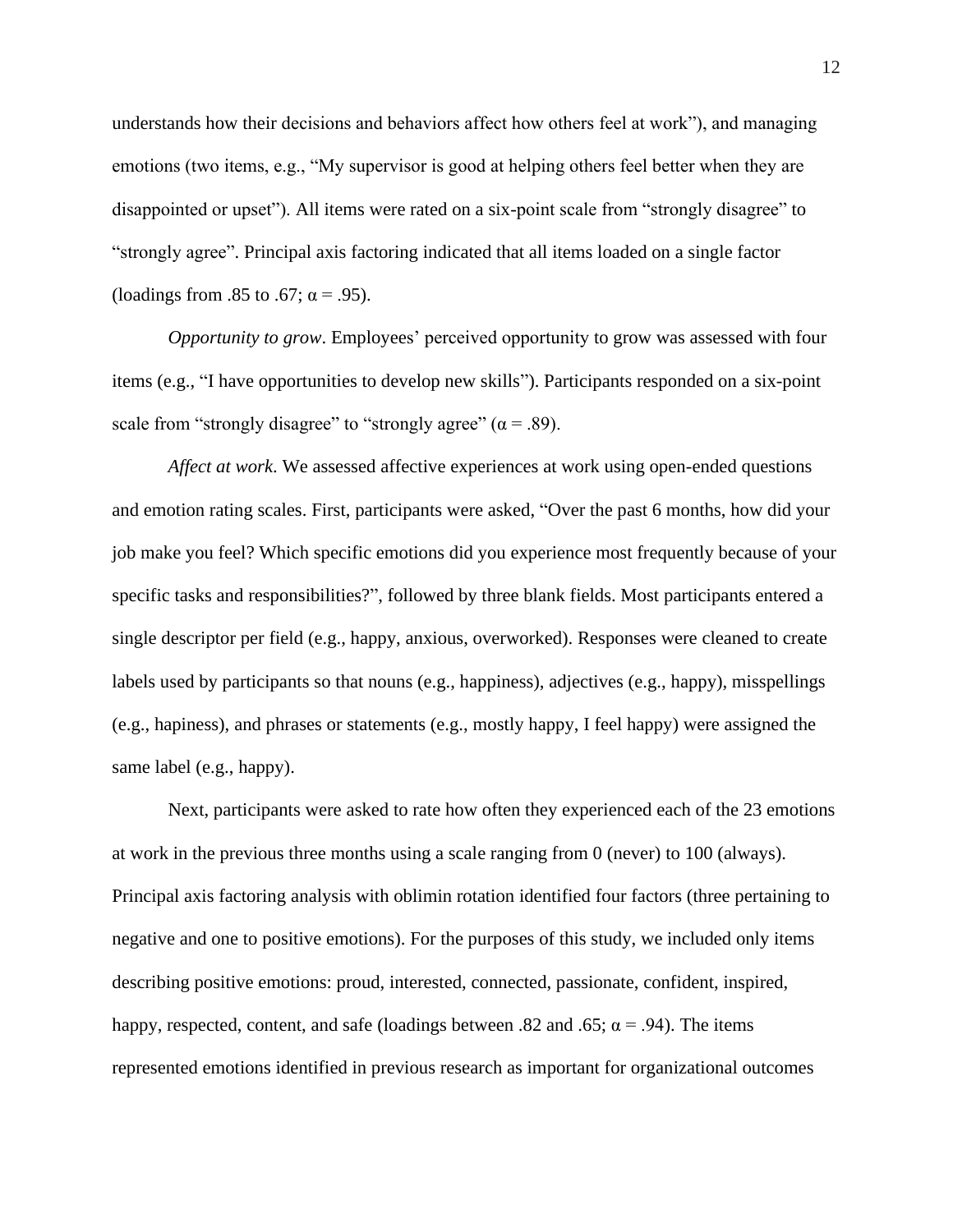(e.g., happiness predicts higher creativity at work, Amabile et al., 2005; organizational respect predicts less burnout, Ramarajan, Barsade, & Burack, 2008).

*Creativity/innovation*. We assessed creativity/innovation with five items adapted from Zhou and George (2001; e.g., "Contributed original ways to achieve goals", "Came up with new ideas to improve efficiency without being asked"). All items were formulated in terms of specific behaviors and participants indicated how many times they did each of the behaviors in the previous six months on a 5-point scale from "none" to "4 or more times" ( $\alpha$  = .92). According to a recent review, this is the most commonly used measure of creativity at work and it includes items referring to both creativity (generation of new ideas) and innovation (promotion and implementation of ideas; Hughes, Lee, Wei Tian, Newman, & Legoode, 2018). To reflect this dual nature of the measure, we label it as creativity/innovation in the remainder of the paper.

#### **Results**

The first two research questions concern how subordinates perceive growth opportunities and how they feel at work depending on their supervisors' level of EIB. Correlations were high between supervisor EIB and both employee opportunity to grow (*r* = .57) and ratings of positive affect at work  $(r = .58)$  (see Table 1). Because these correlations could be in part due to the common method variance, we also examined affect using an open-ended question about employees' feelings at work. This question specifically asked about feelings associated with job tasks and responsibilities, thus testing how supervisor behavior spreads from the interpersonal sphere to the employees' perceptions of their work.

The large sample size enabled us to compare extreme groups of 25% of supervisors described as showing high EIB and 25% of supervisors described as showing low EIB. Figures 1 and 2 show word clouds with descriptors of job-related feelings employees freely generated for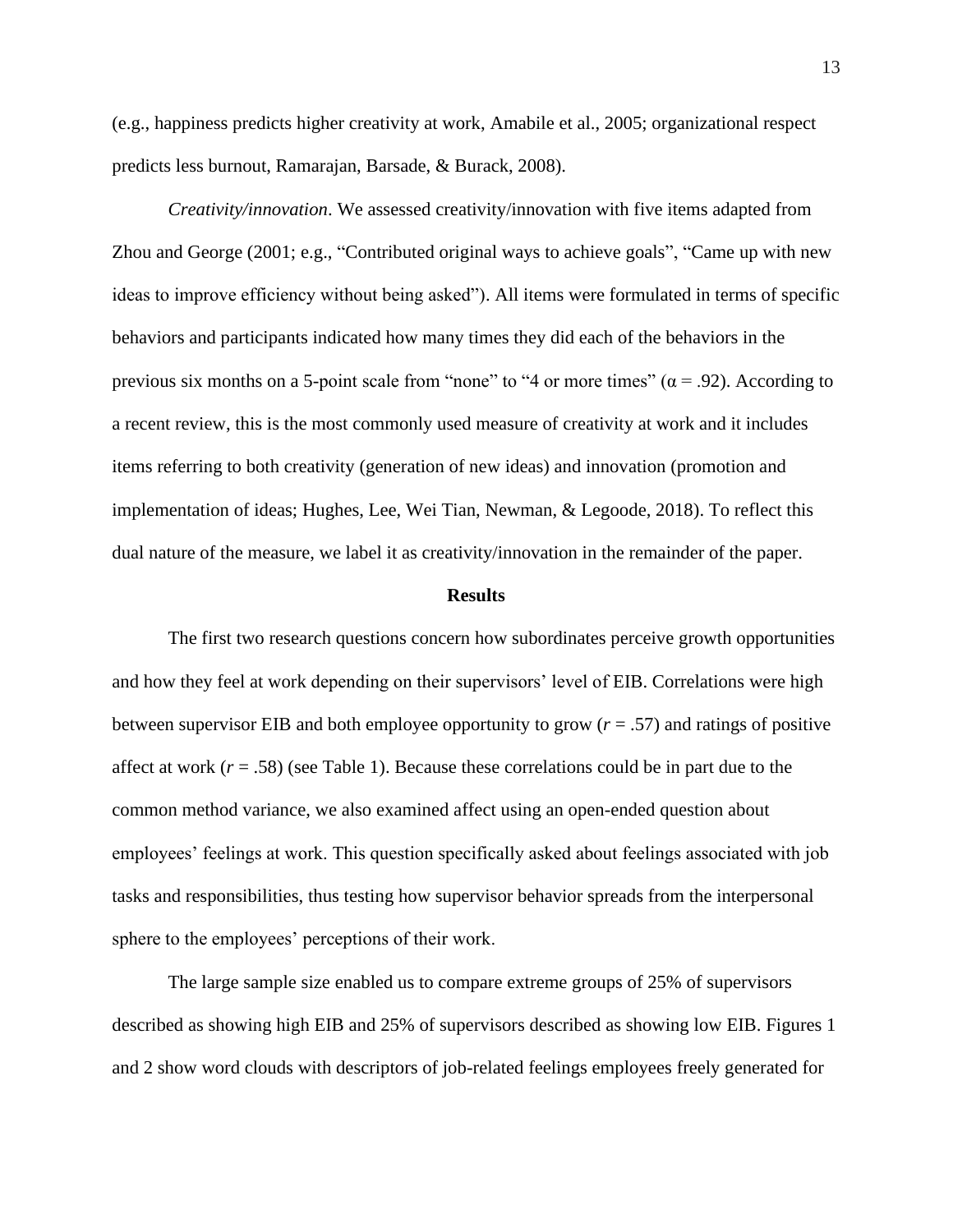the two extreme groups of supervisors. In these figures, the size of words or phrases is proportional to how often they were used in the sample. Employees whose supervisors show low EIB prominently mentioned a host of negative feelings, such as being frustrated, stressed, tired, angry, and bored, while employees whose supervisors show high EIB mentioned happiness as the dominant feeling (with other descriptors being more than three times less frequent; 'happy' mentioned 1,455 times, 'stressed': 445 times, 'frustrated': 377 times).

Next, we examined the 30 most commonly mentioned affective descriptors for the two groups differing in supervisor EIB (Figure 3). Three trained raters indicated whether each affective label was positive, negative, or neutral in valence (average kappa = .86). Disagreements were resolved through discussion.

The relationship between supervisor EIB and positive employee affect at work was supported again. When employees described their supervisors as showing low EIB, 21 of the top 30 descriptors (70%) were negative in valence. When employees described their supervisors as showing high EIB, 19 of the top 30 descriptors (63.3%) were positive in valence. Some descriptors were common to both groups: eight positive (e.g., happy, excited) and nine negative (e.g., stressed, frustrated). The unique descriptors generated by employees whose supervisors show low EIB were overwhelmingly negative (12 out of 13 labels, 92.3%; e.g., depressed, unappreciated; one label was deemed neutral). The unique descriptors generated by employees whose supervisors show high EIB were predominantly positive (11 out of 13 labels, 84.6%; e.g., motivated, appreciated; two labels were deemed neutral).

Finally, we examined whether the effect of supervisor EIB on creativity/innovation was mediated through employee opportunity to grow and positive affect at work. To test the serial mediation model, we used Hayes's (2013) SPSS PROCESS macro (Model 6) with supervisor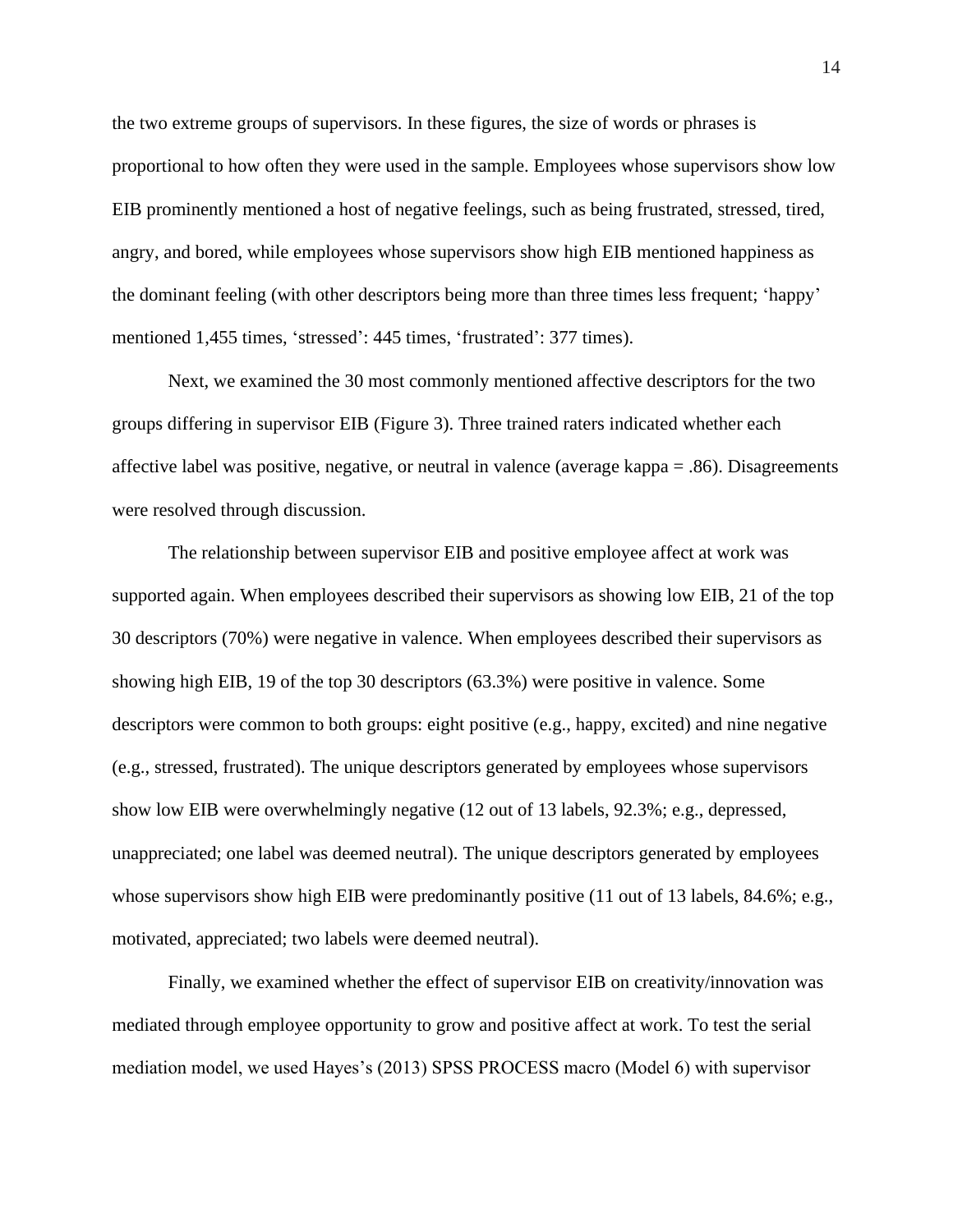EIB as the predictor, self-rated creativity/innovation as the outcome, and opportunity to grow and rated frequency of positive affect at work as the first- and second-step mediators (see Figure 4). Five thousand bootstrap samples were used to create 95% bias corrected confidence interval (CI) to assess the significance of the indirect effects. The effects are considered statistically significant if the CI does not include zero.

The total effect of perceived supervisor EIB on creativity/innovation was significant, *B =* .242, *SE* = .0084, *t* = 28.934, *p* < .001, 95% CI [.226, .258]. The direct effect of supervisor EIB on creativity/innovation remained significant, even after controlling for opportunity to grow and positive affect,  $B = .051$ ,  $SE = .011$ ,  $t = 4.8204$ ,  $p < .001$ , 95% CI [.030, .072].

Supervisor EIB had a significant effect on opportunity to grow,  $B = .646$ ,  $SE = .008$ ,  $t =$ 80.218,  $p < .001$ , 95% CI [.630, .662], and the opportunity to grow significantly predicted creativity/innovation,  $B = .170$ ,  $SE = .009$ ,  $t = 18.254$ ,  $p < .001$ , 95% CI [.152, .189]. More importantly, the indirect effect of supervisor EIB on creativity/innovation through opportunity to grow was significant,  $B = .110$ ,  $SE = .006$ , 95% CI [.098, .123], supporting the hypothesis that employee opportunity to grow mediates the relationship between supervisor EI and creativity/innovation.

A similar pattern was observed when testing the mediating role of positive affect at work on creativity/innovation. Specifically, supervisor EIB predicted positive affect at work,  $B =$ 7.101, *SE* = .153, *t* = 46.442, *p* < .001, 95% CI [6.801, 7.400]. Moreover, there was a positive relationship between positive affect at work and creativity/innovation,  $B = .007$ ,  $SE = .001$ ,  $t =$ 13.046, *p* < .001, 95% CI [.006, .008]. The indirect effect of supervisor EIB on creativity/innovation through positive affect was significant,  $B = .051$ ,  $SE = .004$ , 95% CI [.043, .060]. Thus, the hypothesis that positive affect mediates the relationship between supervisor EIB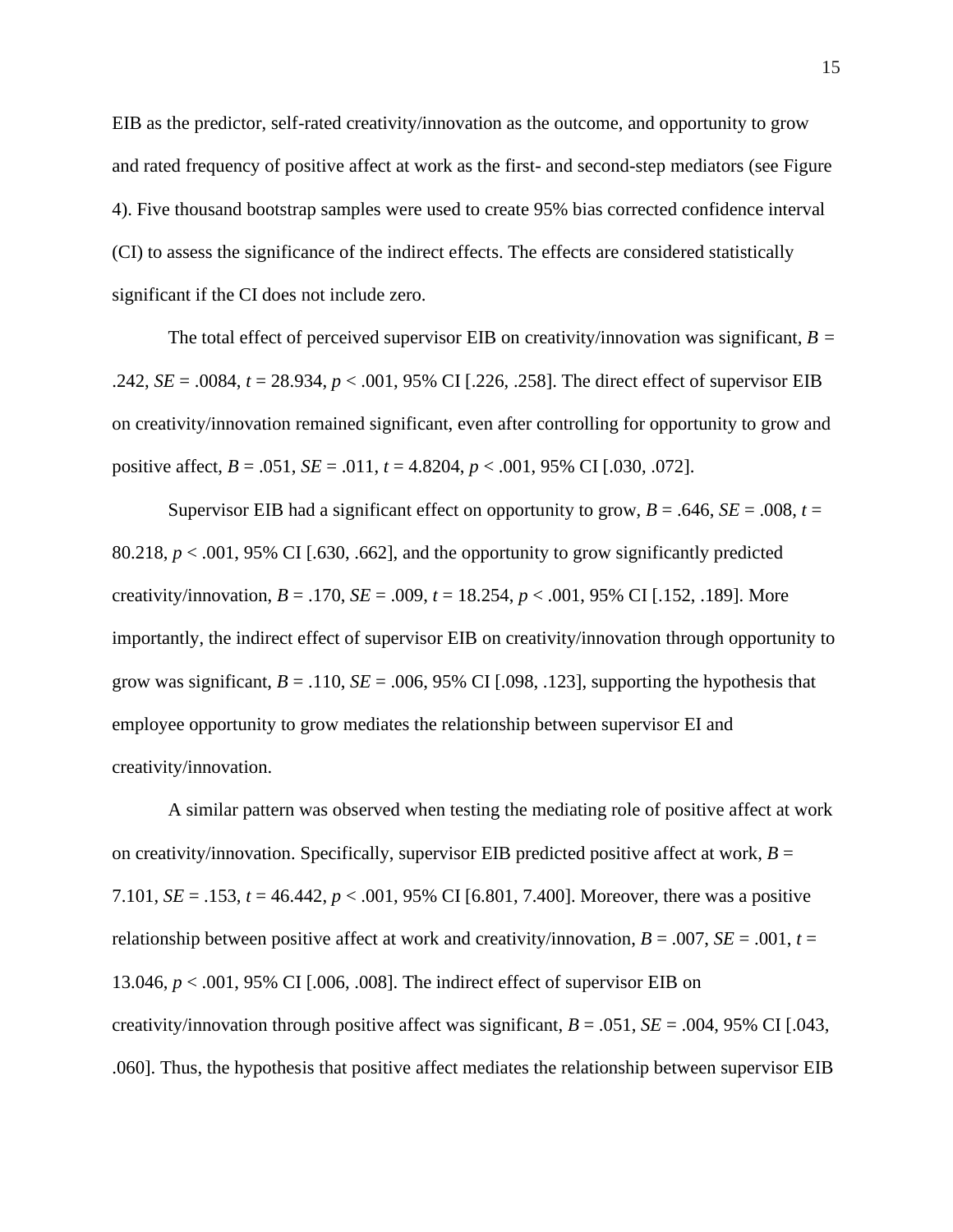and creativity/innovation was supported.

Finally, we tested the serial mediation model in which supervisor EIB predicted employee creativity/innovation through its effects on employee opportunity to grow and their experience of positive affect. There was a significant relationship between opportunity to grow and positive affect, *B* = 6.371, *SE* = .134, *t* = 47.543, *p* < .001, 95% CI [6.108, 6.634]. Moreover, the serial indirect effect of supervisor EIB on creativity/innovation through opportunity to grow and positive affect was significant,  $B = .030$ ,  $SE = .003$ ,  $95\%$  CI [.025, .035].

To test the relative importance of the indirect effects, we used the contrast option in PROCESS. Results indicated that the indirect effect of supervisor EIB through opportunity to grow was significantly greater than the effect through positive affect ( $B = .059$ ,  $SE = .009$ , 95% CI [.042, .077]) or the serial indirect effect through opportunity to grow and then positive affect,  $(B = .080, SE = .008, 95\% \text{ CI}$  [.065, .096]). Similarly, the serial indirect effect was significantly lower than the indirect effect of supervisor EIB on creativity/innovation through positive affect  $(B = .022, SE = .002, 95\% \text{ CI}$  [.017, .026]).

### **Discussion**

In a national study of workers across industries, we tested the relationship between supervisors' EIB and employee creativity/innovation and built on previous work (Castro et al., 2012; Parke et al., 2015) by testing a specific mechanism of influence. When describing their job-related affect in their own words, employees whose supervisors show high EIB mentioned being motivated, growing, and recognized at work. In contrast, those whose supervisors show little EIB mentioned many emotions in the anger family. A serial mediation model supported the hypothesis that supervisors exhibiting EIB facilitate employee creativity/innovation by supporting employees' opportunity to grow and facilitate greater experience of positive affect,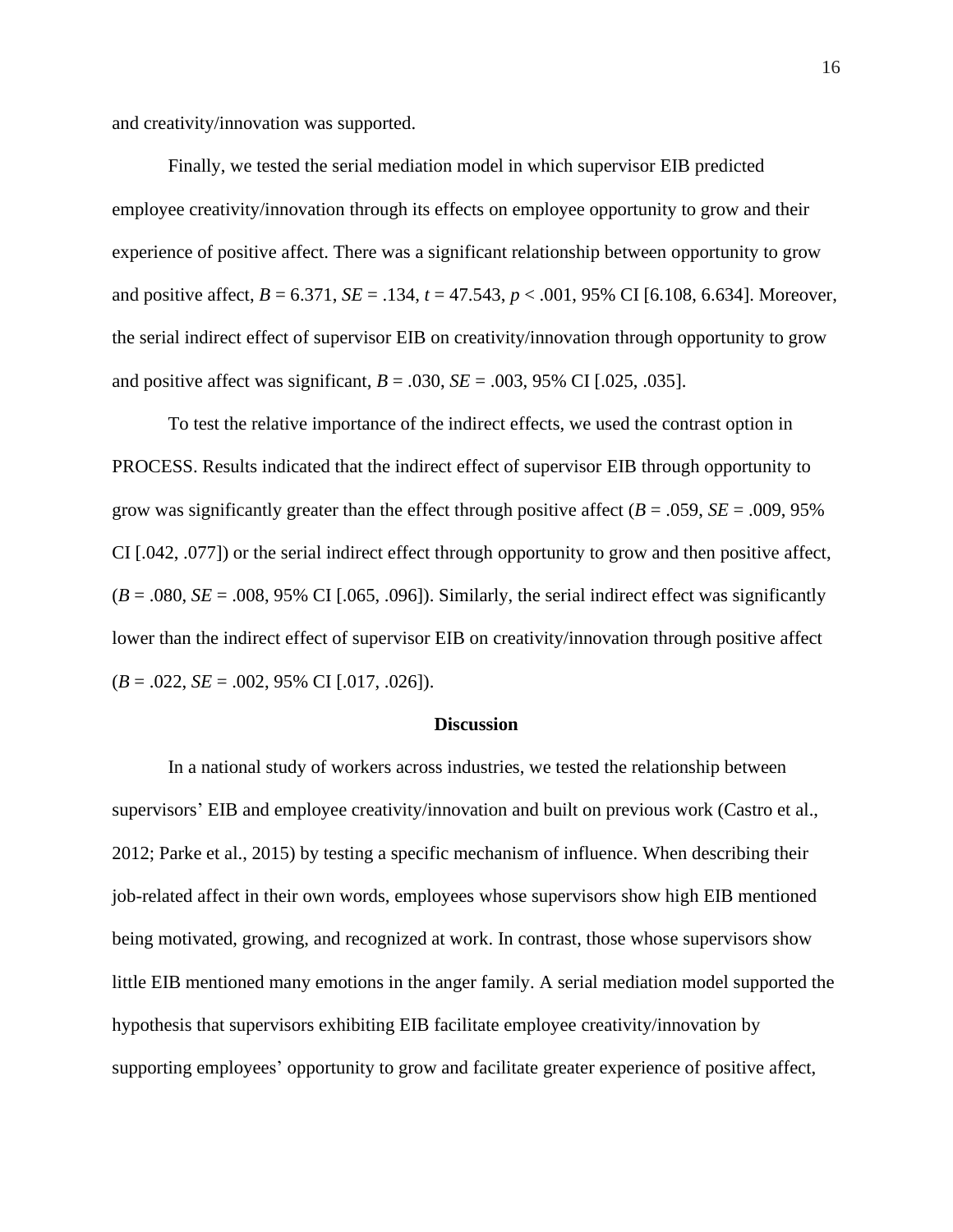which in turn predicted creativity/innovation at work.

As previous research showed that individual EIB is a personal resource helping to explain the relationship between job demands and outcomes (Giardini  $\&$  Frese, 2006), this study shows that supervisors' EIB is a job resource for their employees. As predicted by the job demands and resources model, this job resource is associated with motivational and affective variables, as well as the behavioral work outcome of creativity/innovation (Xanthopoulou et al., 2007, 2009). Ratings of supervisor EIB predicted experience of positive affect at work, which is a reliable predictor of creativity (Amabile et al., 2005). In addition to using traditional rating scales, we examined affect at work using open-ended descriptions of employee affect. The relationship between supervisor EIB and employee affect was again supported. Moreover, the open-ended question was specific to feelings related to work tasks and responsibilities, suggesting that effects of supervisor behavior spread from the interpersonal context (supervisor-employee interactions) to how employees' experience their duties.

Employees mentioned many affective descriptors – from physical feelings (e.g., tired), to emotions (e.g., happy, angry), to descriptions of work conditions and experiences (e.g., overworked, underpaid). Regardless of supervisor EIB, employees commonly mentioned a number of positive and negative feelings. These were all high frequency words (all in the top 5,000 words in American English, Word Frequency Data, n.d.). When employees were asked to think of any feelings that come to mind, it is not surprising that commonly used words are most frequent among the top three experiences, including basic emotions (e.g., happy, angry) and work or achievement-related affective descriptors (e.g., proud, accomplished). The fact that there were similar numbers of positive and negative terms shows that these are common descriptors of work in general and that work tends to elicit a broad range of affective experiences.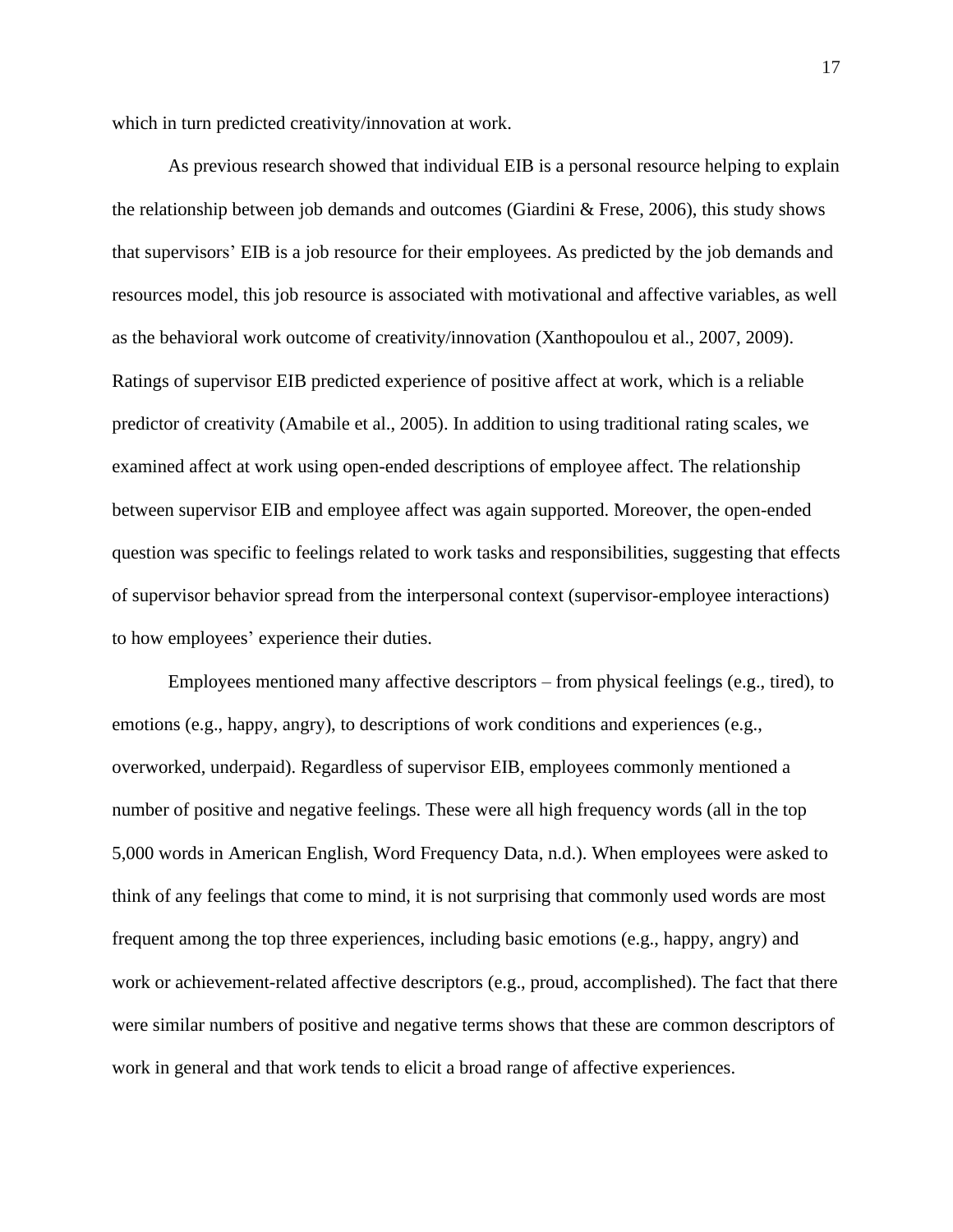However, there were substantial differences in work affect for employees who described their supervisors as showing high vs. low EIB. The dominant emotion for employees whose supervisors show high EIB was happiness and in the top 30 most frequently mentioned descriptors 19 were positive. These employees described experiences of growth (e.g., fulfilled, challenged), motivation (especially intrinsic motivation: e.g., fun, challenged), and recognition (e.g., appreciated, grateful). Such descriptors suggest an environment conducive to optimal engagement and flourishing (Bakker & Schaufeli, 2008; Moeller, Ivcevic, White, Menges, & Brackett, 2018). By contrast, those whose supervisors show low EIB most often mentioned frustration and stress and among the top 30 most frequent descriptors of job-related affect 21 were negative. These employees described anger-related feelings (e.g., irritated, aggravated), and unfavorable work conditions (e.g., underpaid, overworked).

The process model in the present study was based on the job demands and resources model (Bakker & Demerouti, 2007; Xanthopoulou et al., 2007, 2009), which posits that job resources predict positive affective experiences and desirable work outcomes. The model was supported in that the job resource of supervisor EIB predicted the affective outcome (positive emotions) and behavioral work outcome (creativity/innovation) through its effect on a motivational variable of employee opportunity to grow. Furthermore, our results support George's (2000) proposition that emotionally intelligent leaders inspire motivation and confidence in employees, as well as create a sense in employees that they are valued. However, present findings suggest that another set of propositions might be necessary to explain the effects of leaders who show low EIB. Feelings associated with low supervisor EIB are not simple opposites of those associated with high EIB. Rather than referring to amotivation or lack of personal growth, low supervisor EIB is associated with anger (from feeling irritated and annoyed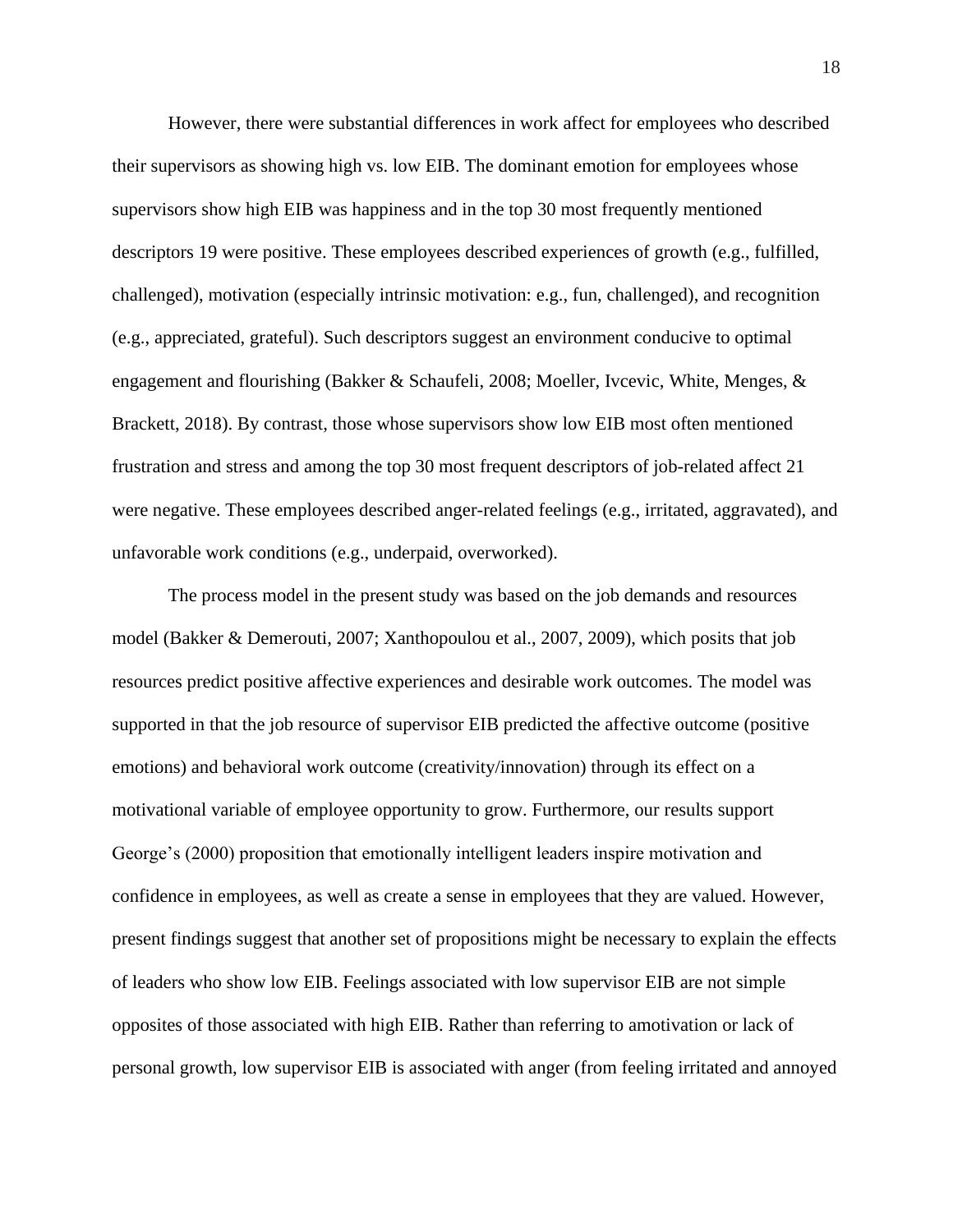to mad). Research on antecedents of anger indicates that it is rooted in unfair treatment and disapproval of someone's actions (Ortony, Clore, & Collins, 1988; Scherer, 1994, 2007). Furthermore, the disapproval of supervisors' actions can color perceptions of the nature of one's job (seeing oneself as overworked and underpaid, for instance).

Although the present study significantly added to the existing research, there were some limitations. Perhaps most significantly, this study was limited by its cross-sectional assessment and reliance on a single source of data (risk of common method bias). The cross-sectional nature of the study does not allow for causal conclusions, while all data coming from the same source potentially introduces a common method bias. Future search should build on this study by having multiple point in time assessments, as well as multiple sources of data (e.g., supervisor reports of creativity and innovation). Because of the constraints of a large national study, the measure of EIB was based on reports by a single employee. Although there is empirical evidence that observers tend to agree in their judgments of EIB (Elfenbein et al., 2015), to increase reliability of ratings, future research should include reports from multiple employees who share the same supervisor. To achieve this, studies should be either based in specific organizations (although limiting the generalizability of results to particular industries) or researchers should recruit supervisors and ask them to provide contact information of their employees who could then be contacted for study participation.

Future research should also assess supervisor EI using ability measures. In contrast to the measure applied here which assessed typical behavior, ability measures assess maximal capacity to reason about and solve emotion-laden problems (Brackett et al., 2011). The distinction between typical and maximal performance originated when comparing personality traits (measured as behavioral tendencies; typical performance) and intelligence (measured as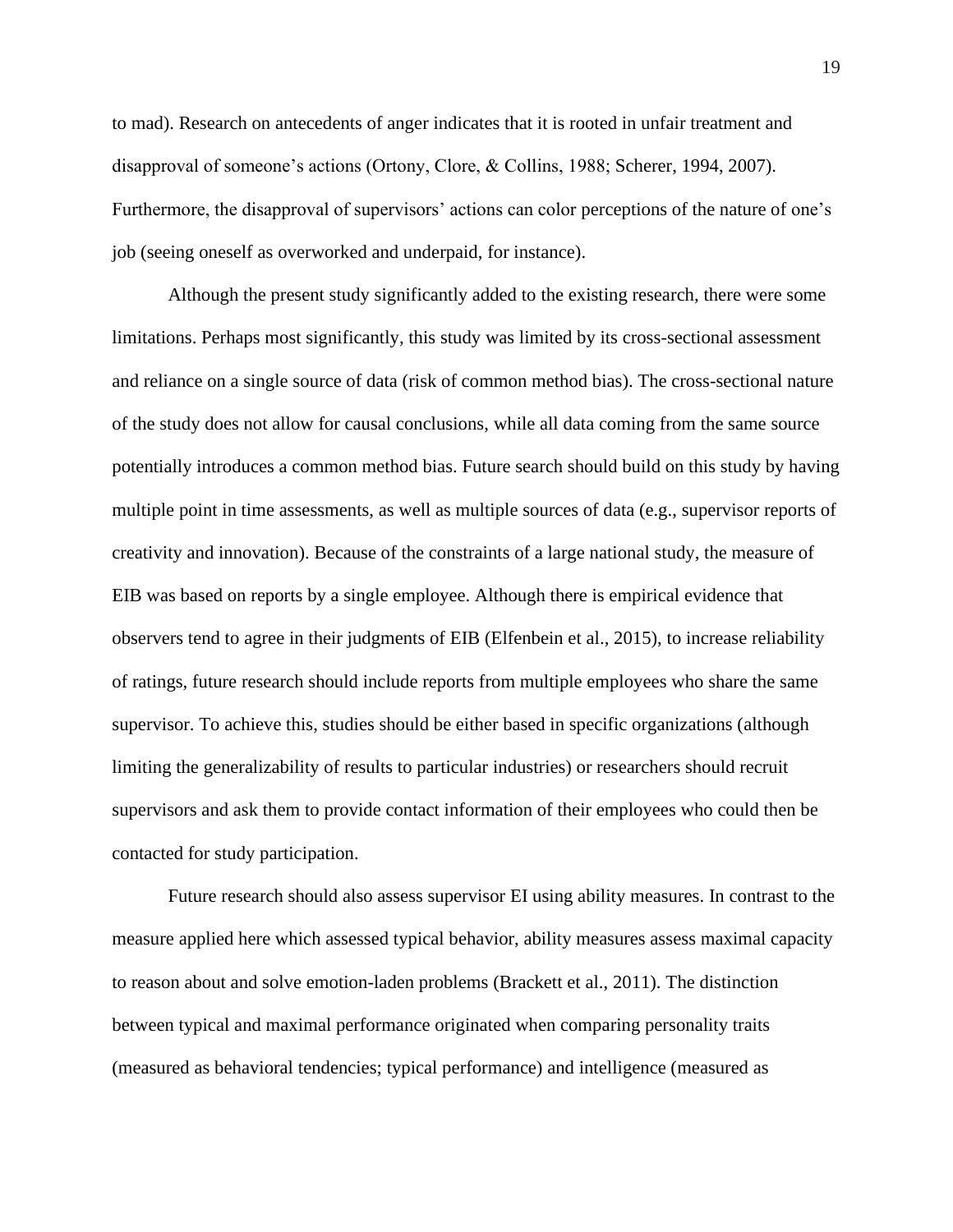performance on ability tests; maximal performance; e.g., Ackerman, & Kanfer, 2004; Goff & Ackerman, 1992). Often, these measures independently predict outcomes. For instance, typical measures of intellectual engagement (personality scales of intellect) and explicit intellectual cognitive ability (performance on tests of fluid and verbal reasoning) independently predict creative achievement in the sciences (Kaufman, 2013). There are a host of reasons for the discrepancy between maximal potential and observable behavior, such as expertise-related blind spots or high emotionality traits (Wagner, 2002).

Previous research shows that correlation between assessed EI ability (maximal performance) and ratings by knowledgeable others (typical performance) is low and not significant (Elfenbein et al., 2015). Existing research did not directly compare EI ability of supervisors and their employees' ratings of EI. Rather, one study solicited informant-ratings of EI from participants' supervisors and colleagues, and another collected ratings from members of class project teams (undergraduate sample; Elfenbein et al., 2015). Non-significant correlation between ability and informant-reported EI is similar to the findings about low correlation between ability-based and self-reported EI. However, unlike self-reported EI, observer-rated EI had predictive validity for theoretically relevant outcomes (e.g., effectiveness of individual contribution, effectiveness as a leader), controlling for demographic variables, personality traits, and cognitive intelligence. This shows predictive validity for observer-rated EI. To date, construct validity research comparing ability and other-reported EI is limited and future research will have to both replicate it, as well as directly compare predictive validity of ability and otherreported EI for important outcomes. To reflect this insufficiently examined issue of construct validity of different kinds of measures, in this paper we do not use the term emotional intelligence (EI), but rather refer to emotionally intelligent behavior (EIB).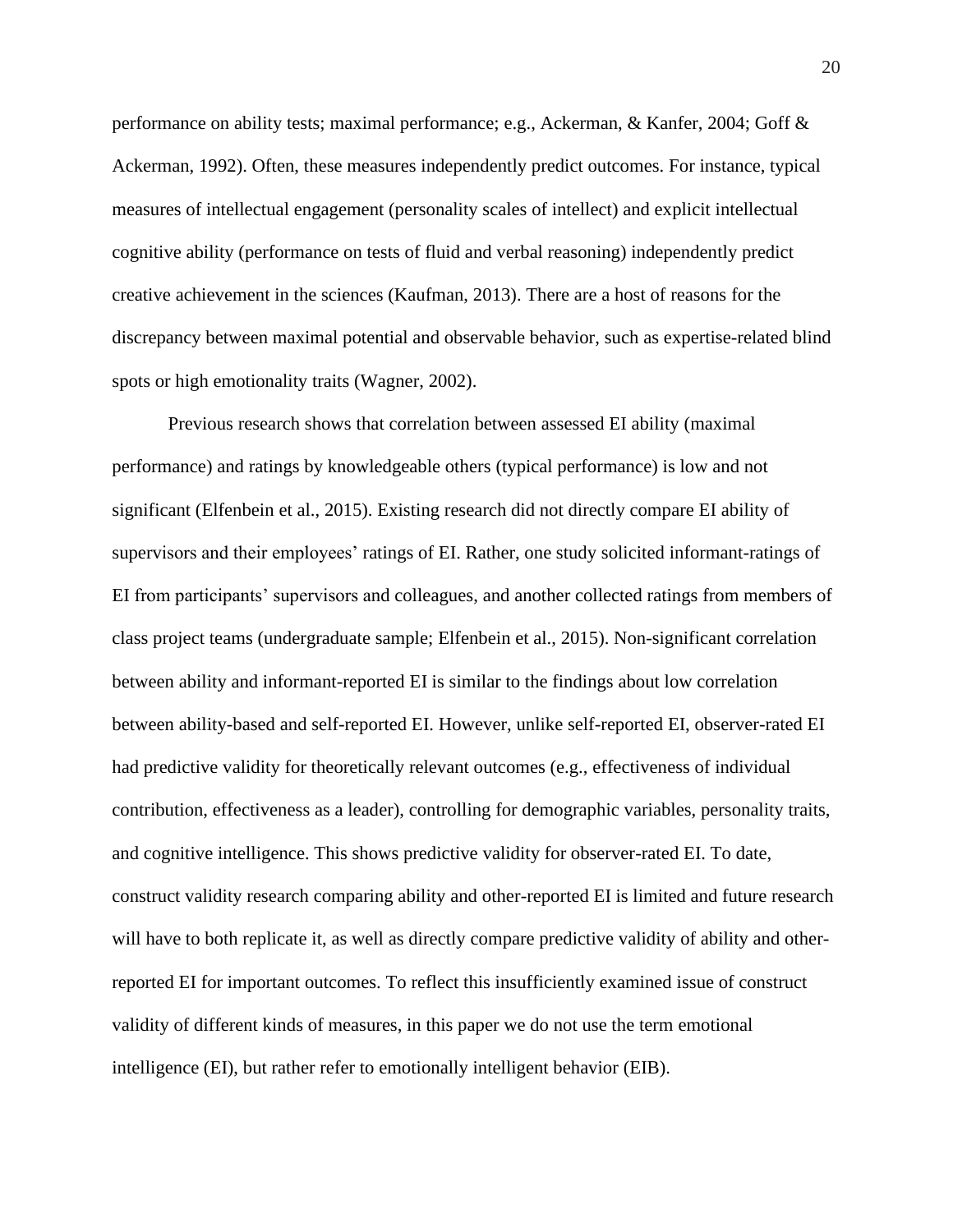What are the practical implications of the present research? First, supervisors who aim to encourage and enable creativity in their employees should acknowledge that creativity is refilled with emotion, from the anxiety when facing an open-ended problem and associated uncertainty or risk, to frustration of obstacles, to excitement of initial idea generation, and pride of final achievement. Supervisors who acknowledge that emotions matter in the creative process will be more likely to be mindful of employee emotions and create an environment in which employees experience opportunities to grow and develop their skills.

Second, organizations should acknowledge the important role of supervisor EIB for employee creativity and innovation. Multiple lines of research support the possibility of training EI, from meta-analytic evidence about anger management treatment in clinical psychology (Del Vecchio & O'Leary, 2004) to evidence about effectiveness of social and emotional learning programs in schools (Durlak, Weissberg, Dymnicki, Taylor, & Schellinger, 2011), and studies in organizational settings (Nelis et al., 2011). Lopes (2016) cautioned that training programs aimed at developing EI in organizations can be effective and a good investment only when certain conditions are met. These include: targeting behavior pertaining to managing emotions in others and expressing emotions, because they most directly affect leadership effectiveness; training aimed at specific organizational and individual needs; leveraging other skills in the learning process (such as applying analytic intelligence to problems involving emotion content); and integrating EI training into the organizational culture and mission. Work on open-ended projects requiring creativity and innovation offers many opportunities to apply  $EI - in$  inspiring team members and stimulating idea exchange and idea generation, preventing premature satisfaction and settling on ideas, recognizing points of frustration and supporting employees through them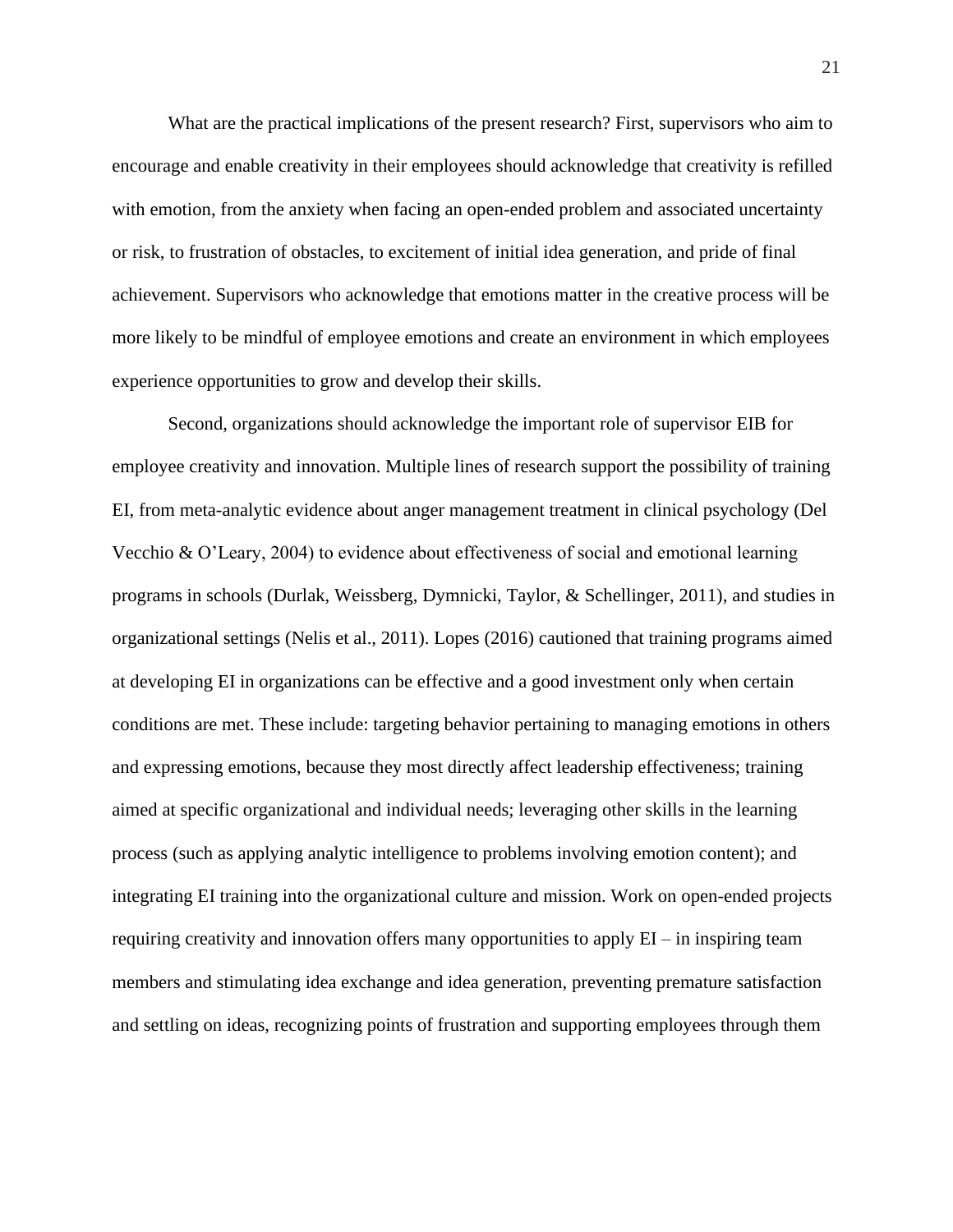as they develop and implement ideas. Because of this, such projects can be particularly well suited for development of emotion skills.

The present results showed that supervisor EIB contributes to employee motivation and opportunity to grow (aiding sustained intrinsic motivation characterized by challenge and enjoyment in work), as well as greater frequency of positive affect in employees. Supervisor EI skills – recognizing and validating employees' positive and negative emotions, using a broad range of emotions to inform idea generation (preventing premature satisfaction and settling on ideas), and managing emotions so to offer feedback that employees are able to successfully use for growth – are important for work outcomes. However, these skills alone will not be sufficient to create desired outcomes. Future research should explicitly address the interaction of supervisor skills with organizational climate and culture for creativity and innovation (Anderson et al., 2014; Tesluk et al., 1997).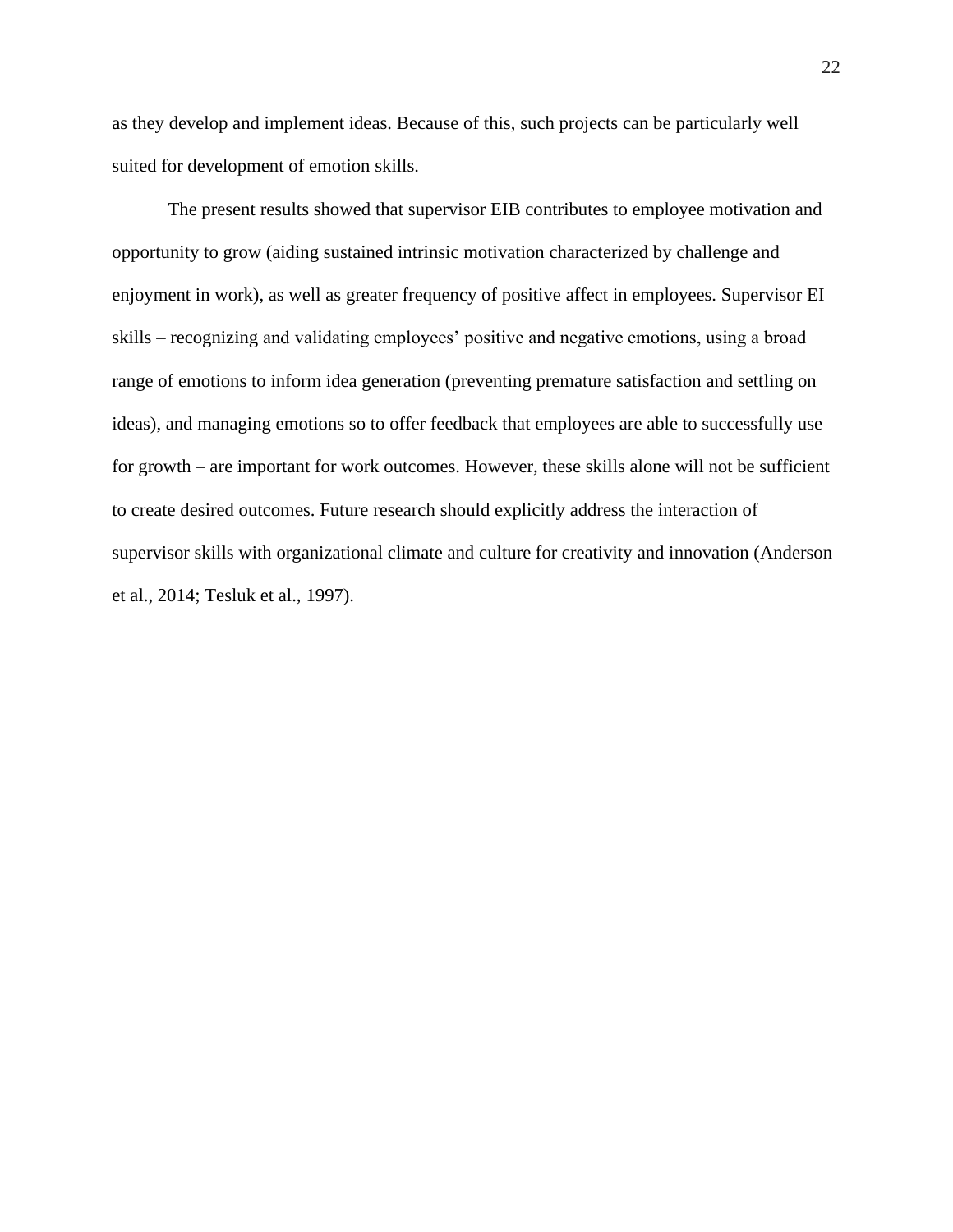# Acknowledgements

The work on this paper was funded by a gift from the Faas Foundation to the Yale Center for Emotional Intelligence (Principal Investigator: Zorana Ivcevic).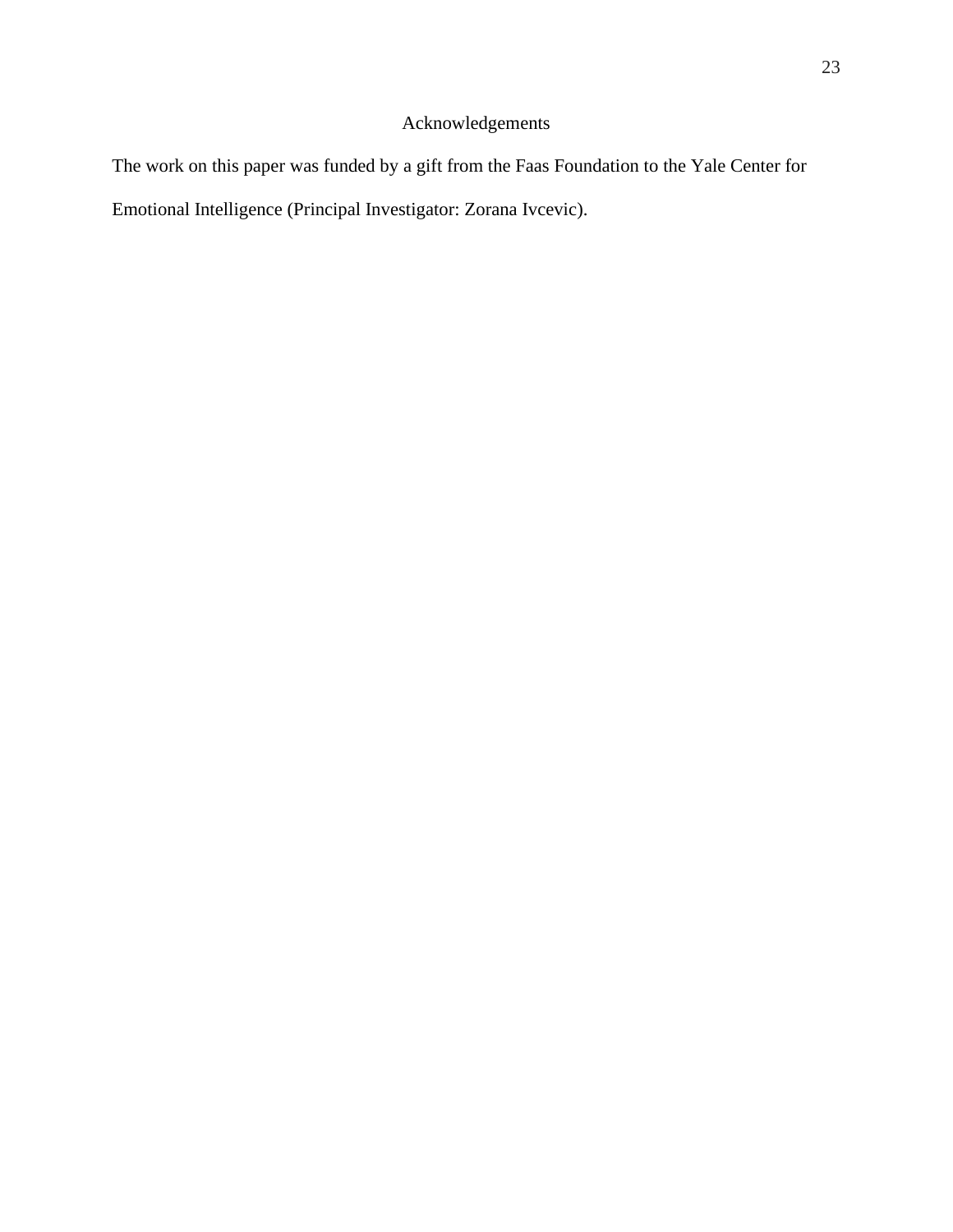### References

- Ackerman, P. L., & Kanfer, R. (2004). Cognitive, affective, and conative aspects of adult intellect within a typical and maximal performance framework. In D. Y. Dai  $\&$  R. J. Sternberg (Eds.), *Motivation, emotion, and cognition: Integrative perspectives on intellectual functioning and development* (pp. 119-141). Mahwah, NJ: Routledge.
- Amabile, T. M., Barsade, S. G., Mueller, J. S., & Staw, B. M. (2005). Affect and creativity at work. *Administrative Science Quarterly, 50*(2)*,* 367-403. doi:10.2189/asqu.2005.50.3.367
- Amabile, T. M., & Pratt, M. G. (2016). The dynamic componential model of creativity and innovation in organizations: Making progress, making meaning. *Research in Organizational Behavior, 36*, 157-183. doi: 10.1016/j.riob.2016.10.001
- Amabile, T. M., Schatzel, E. A., Moneta, G. B., & Kramer, S. J. (2004). Leader behaviors and the work environment for creativity: Perceived leader support. *The Leadership Quarterly 15,* 5–32. doi: 10.1016/j.leaqua.2003.12.003
- Anderson, N., Potočnik, K., & Zhou, J. (2014). Innovation and creativity in organizations: A state-of-the-science review, prospective commentary, and guiding framework. *Journal of Management*, 40(5), 1297-1333. doi: 10.1177/0149206314527128
- Baas, M., De Dreu, C. K. W., & Nijstad, B. A. (2008). A meta-analysis of 25 years of moodcreativity research: Hedonic tone, activation, or regulatory focus? *Psychological Bulletin, 134*(6)*,* 779-806. doi:10.1037/a0012815
- Bakker, A.B. and Demerouti, E. (2007). The job demands-resources model: state of the art, *Journal of Managerial Psychology, 22*(3), 309-328. <https://doi.org/10.1108/02683940710733115>

Bakker, A. B., & Schaufeli, W. B. (2008). Positive organizational behavior: engaged employees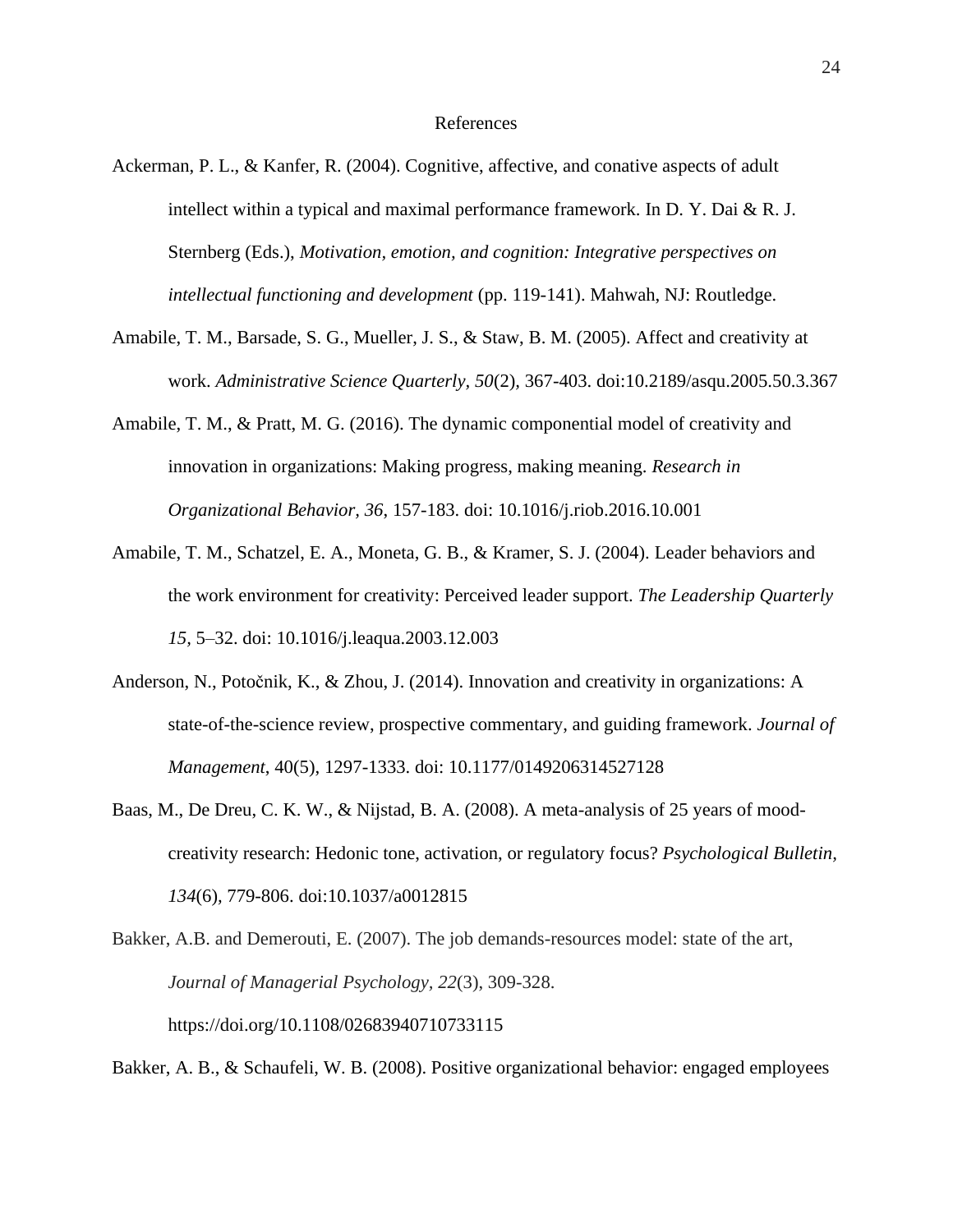in flourishing organizations. *Journal of Organizational Behavior, 29(2),* 147-154. https://doi.org/10.1080/02678370802393649

- Bakker, A. B., & Xanthopoulou, D. (2013). Creativity and charisma among female leaders: the role of resources and work engagement. *The International Journal of Human Resource Management, 24*(14), 2760-2779. https://doi.org/10.1080/09585192.2012.751438
- Barczak, G., Lassk, F., & Mulki, J. (2010). Antecedents of team creativity: An examination of team emotional intelligence, team trust and collaborative culture. *Creativity and Innovation Management, 19*(4), 332-345. https://doi.org/10.1111/j.1467- 8691.2010.00574.x
- Bechtoldt, M. N., Rohrmann, S., De Pater, I. E., & Beersma, B. (2011). The primacy of perceiving: Emotion recognition buffers negative effects of emotional labor. *Journal of Applied Psychology, 96*(5), 1087-1094. [http://dx.doi.org/10.1037/a0023683](https://psycnet.apa.org/doi/10.1037/a0023683)
- Benedikt, C. B., & Osborne, M. A. (2017). The future of employment: How susceptible are jobs to computerisation? *[Technological Forecasting and Social Change,](https://www.sciencedirect.com/science/journal/00401625) 114,* 254-280. https://doi.org/10.1016/j.techfore.2016.08.019
- Bharadwaj, S., & Menon, A. (2000). Making innovation happen in organizations: Individual creativity mechanisms, organizational creativity mechanisms or both? *Product Innovation Management. 17(6),* 424–434. doi: 10.1111/1540-5885.1760424
- Bledow, R., Rosing, K., & Frese, M. (2013). A dynamic perspective on affect and creativity. *Academy of Management Journal*, *56*(2), 432-450. doi: 10.5465/amj.2010.0894
- Brackett, M. A., & Mayer, J. D. (2003). Convergent, discriminant, and incremental validity of competing measures of emotional intelligence. *Personality and Social Psychology Bulletin, 29,* 1147-1158. doi: 10.1177/0146167203254596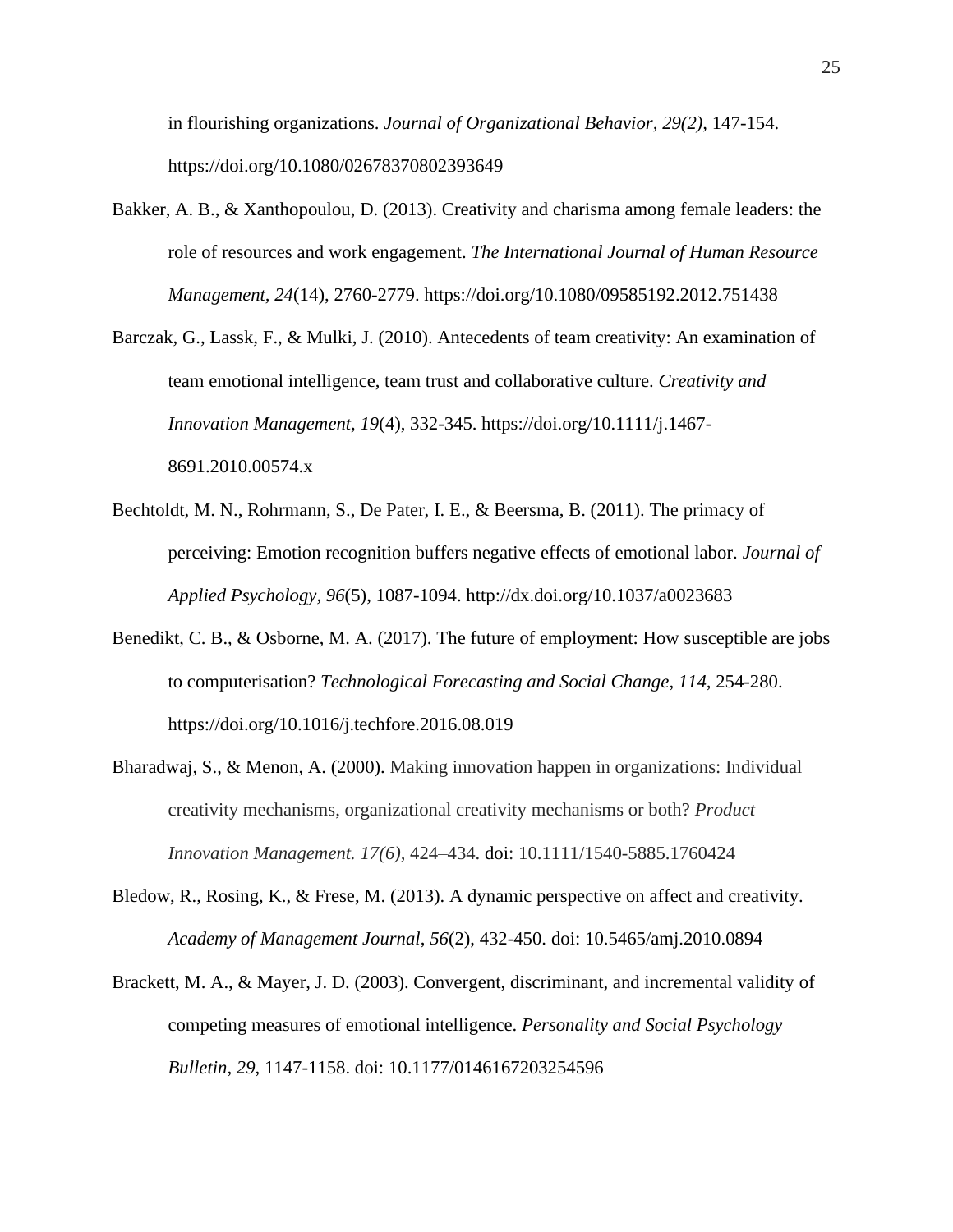- Brackett, M. A., Palomera, R., Mojsa‐Kaja, J., Reyes, M. R., & Salovey, P. (2010). Emotion‐ regulation ability, burnout, and job satisfaction among British secondary‐school teachers. *Psychology in the Schools, 47*, 406-417. doi: 10.1002/pits.20478
- Brackett, M. A., Rivers, S. E., & Salovey, P. (2011). Emotional intelligence: Implications for personal, social, academic, and workplace success. *Social and Personality Psychology Compass*, 5, 88-103. doi: 10.1111/j.1751-9004.2010.00334.x
- Brackett, M. A., Rivers, S. E., Shiffman, S., Lerner, N., & Salovey, P. (2006). Relating emotional abilities to social functioning: a comparison of self-report and performance measures of emotional intelligence. *Journal of Personality and Social Psychology*, *91*(4), 780-795. doi: 10.1037/0022-3514.91.4.780
- Breevaart, K., Bakker, A. B., Demerouti, E., & van den Heuvel, M. (2015). Leader-member exchange, work engagement, and job performance. *Journal of Managerial Psychology, 30*(7), 754 – 770. http://dx.doi.org/10.1108/JMP-03-2013-0088
- Carmeli, A., McKay, A. S., & Kaufman, J. C. (2013). Emotional intelligence and creativity: The mediating role of generosity and vigor. *Journal of Creative Behavior, 48*(4), 290-309. https://doi.org/10.1002/jocb.53
- Castro, F., Gomes, J., & de Sousa, F. S. (2012). Do intelligent leaders make a difference? The effect of a leader's emotional intelligence on followers' creativity. *Creativity and Innovation Management. 21 (2),* 171–182. doi: 10.1111/j.1467-8691.2012.00636.x
- Clore, G. L., Schwarz, N., & Conway, M. (1994). Affective causes and consequences of social information processing. In R. S. Wyer & T. K. Srull (Eds.), *Handbook of social cognition,* (pp. 323-418). Hillsdale, NJ: Lawrence Erlbaum Associates, Inc.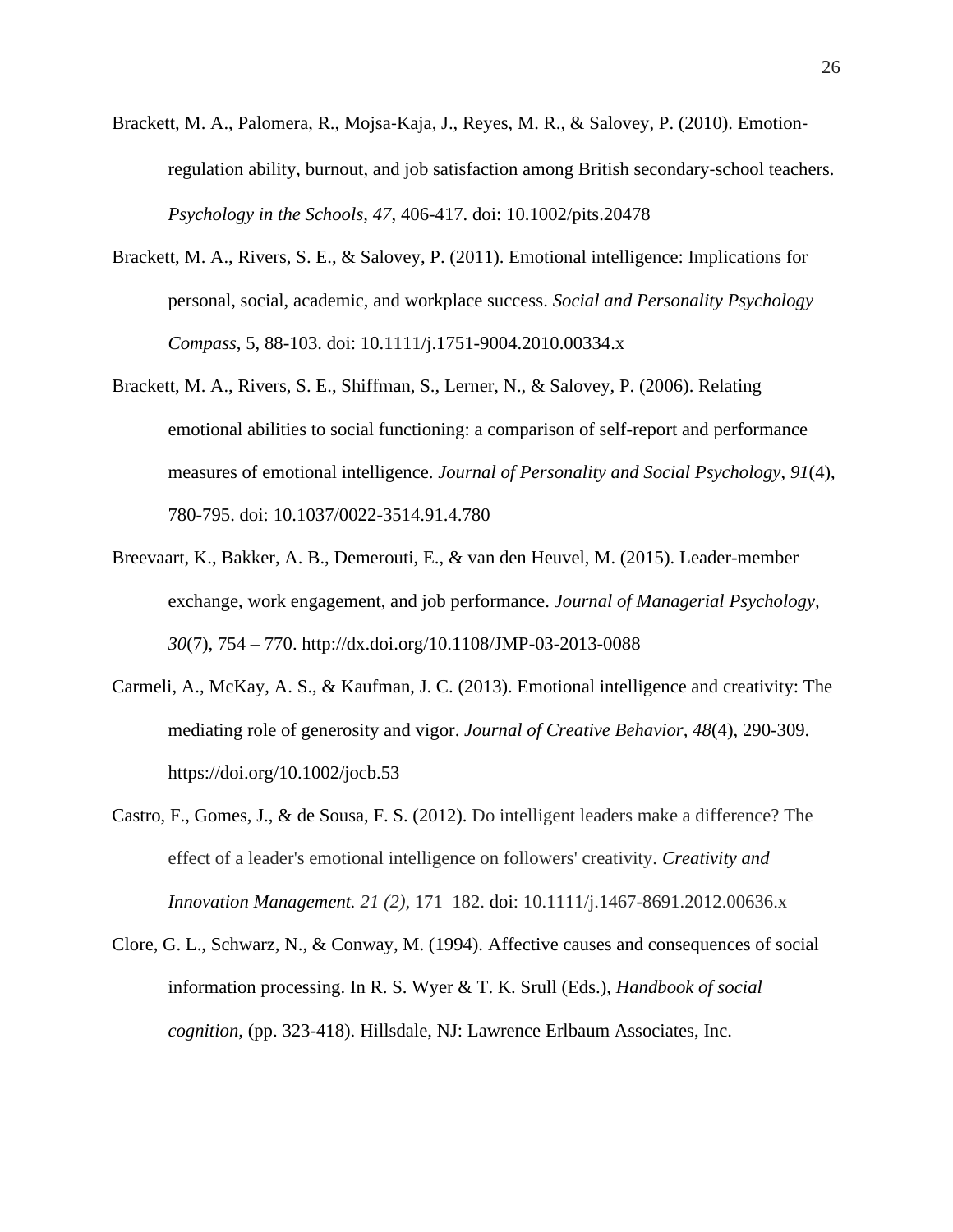- Cote, S., & Hideg, I. (2011). The ability to influence others via emotion displays: A new dimension of emotional intelligence, *Organizational Psychology Review, 1*(1)*,* 53–71. doi: 10.1177/2041386610379257
- Côté, S., & Miners, C. T. H. (2006). Emotional intelligence, cognitive intelligence, and job performance. *Administrative Science Quarterly, 51,* 2006, 1‐28. http://www.jstor.org/stable/20109857
- Darvishmotevali, M., Altinay, L., & De Vita, G. (2018). Emotional intelligence and creative performance: Looking through the lens of environmental uncertainty and cultural intelligence. *International Journal of Hospitality Management, 73*, 44-54. https://doi.org/10.1016/j.ijhm.2018.01.014
- Del Vecchio, T., & O'Leary, K. D. (2004). Effectiveness of anger treatments for specific anger problems: A meta-analytic review. *Clinical Psychology Review, 24*(1), 15-34. https://doi.org/10.1016/j.cpr.2003.09.006
- Du Plessis, M., Wakelin, Z., & Nel, P. (2015). The influence of emotional intelligence and trust on servant leadership. *South African Journal of Industrial Psychology, 41*, 1–9. doi:10.4102/sajip.v41i1.1133
- Durlak, J. A., Weissberg, R. P., Dymnicki, A. B., Taylor, R. D., & Schellinger, K. B. (2011). The impact of enhancing students' social and emotional learning: A meta-analysis of schoolbased universal interventions. *Child Development, 82(1),* 405–432. doi:10.1111/j.1467- 8624.2010.01564.x.
- Elfenbein, H. A., Barsade, S. G., & Eisenkraft, N. (2015). The social perception of emotional abilities: Expanding what we know about observer ratings of emotional intelligence. *Emotion*, *15,* 17-34. doi: 10.1037/a0038436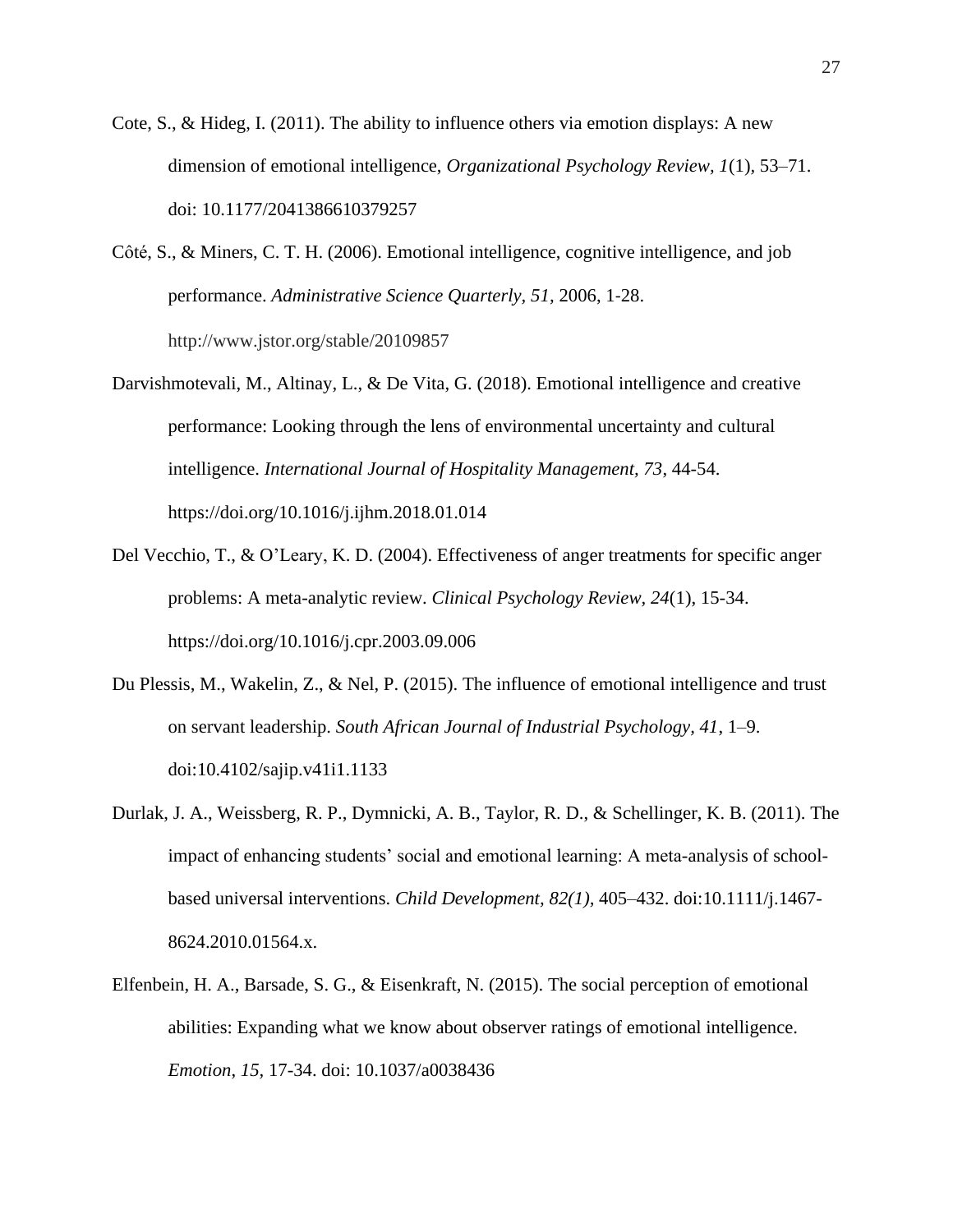Florida, R. (2014). *The rise of the creative class*. New York: Basic Books.

- George, J. M. (2000). Emotions and leadership: The role of emotional intelligence. *Human Relations, 53*(8), 1027–1055. doi: 10.1037/0021-9010.86.3.513
- Giardini, A., & Frese, M. (2006). Reducing the negative effects of emotion work in service occupations: Emotional competence as a psychological resource. *Journal of Occupational Health Psychology, 11*(1), 63–75. doi: 10.1037/1076-8998.11.1.63
- Goff, M., & Ackerman, P. L. (1992). Personality-intelligence relations: Assessment of typical intellectual engagement. *Journal of Educational Psychology, 84*, 537-552. doi: 10.1037/0022-0663.84.4.537
- Guillen, L., & Florent-Treacy, E. (2011). Emotional intelligence and leadership effectiveness: The mediating influence of collaborative behaviors. INS*EAD Working Paper No. 2011/23/IGLC*. [http://dx.doi.org/10.2139/ssrn.1759991](https://dx.doi.org/10.2139/ssrn.1759991)
- Hayes, A. F. (2013). *Introduction to mediation, moderation, and conditional process analysis: A regression-based approach.* New York: Guilford Press.
- Hu, Q., Schaufeli, W. B., & Taris, T. W. (2011). The job demands–resources model: An analysis of additive and joint effects of demands and resources. *Journal of Vocational Behavior, 79*(1), 181-190. [http://dx.doi.org/10.1016/j.jvb.2010.12.009](https://psycnet.apa.org/doi/10.1016/j.jvb.2010.12.009)
- Huang, X., Chan, S. C. H., Lam, W., & Nan, X. (2010). The joint effect of leader–member exchange and emotional intelligence on burnout and work performance in call centers in China, *The International Journal of Human Resource Management, 21*(7), 1124-1144. <https://doi.org/10.1080/09585191003783553>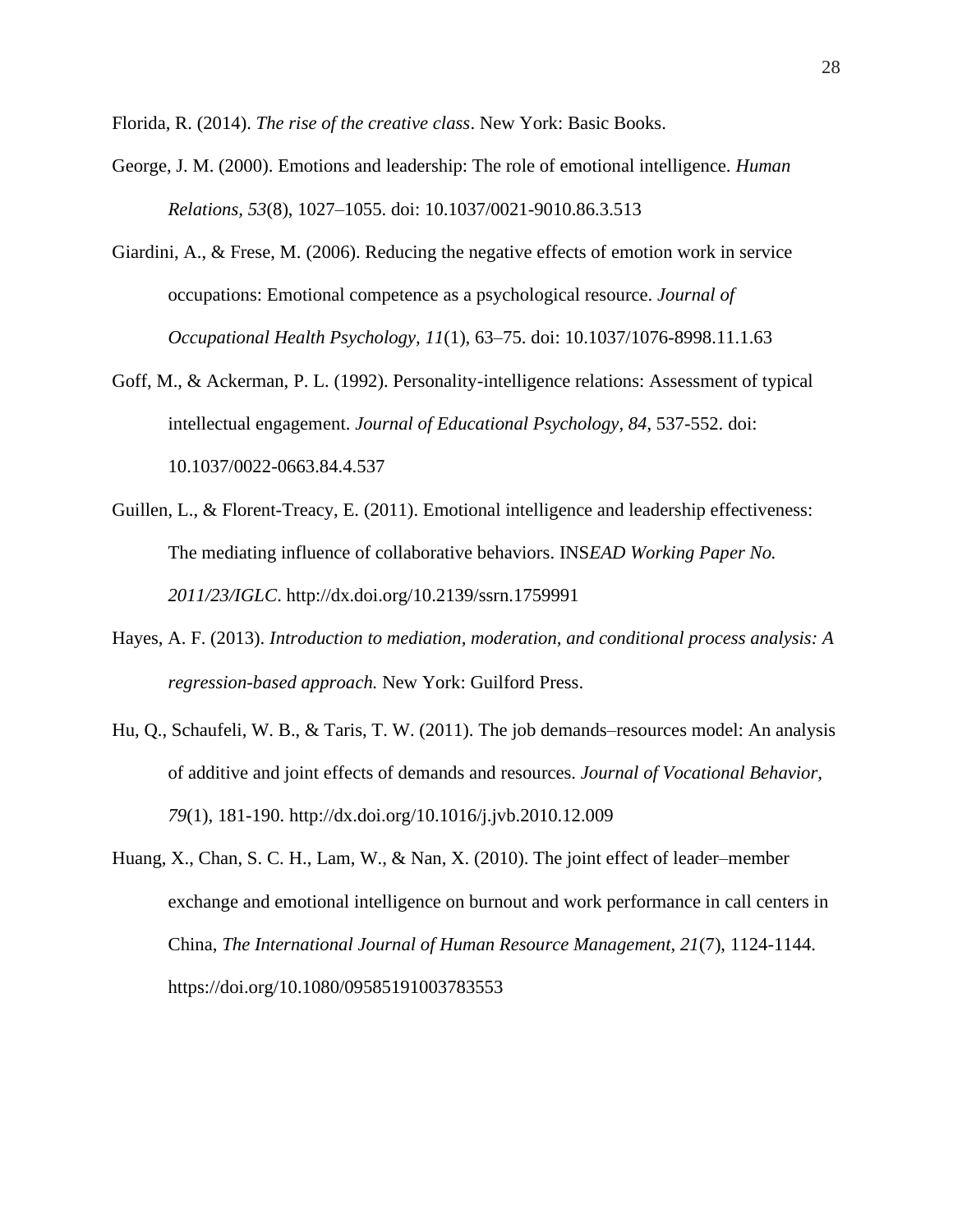- Hughes, D. J., Lee, A., Wei Tian, A., Newman, A., & Legoode, A. (2018). Leadership, creativity, and innovation: A critical review and practical recommendations. he *Leadership Quarterly, 29*(5), 549-569. https://doi.org/10.1016/j.leaqua.2018.03.001
- Ivcevic, Z., & Hoffmann, J. D. (2017). Emotions and creativity: From states to traits and emotion abilities. In G. Feist, R. Reiter-Palmon, & J. C. Kaufman (Eds.). *Cambridge Handbook of Creativity and Personality Research* (pp. 187-213). New York: Cambridge University Press.
- Kaufman, S. B. (2013). Opening up openness to experience: A four-factor model and relations to creative achievement in the arts and sciences. *The Journal of Creative Behavior, 47*(4)*,*  233-255. doi: 10.1002/jocb.33
- Jordan, P., & Troth, A. (2011). Emotional intelligence and leader member exchange: The relation with employee turnover intentions and job satisfaction. *Leadership and Organizational Development Journal, 32*(3), 260-280. https://doi.org/10.1108/01437731111123915
- Lewig, K. A., Xanthopoulou, D., Bakker, A. B., Dollard, M. F., & Metzer, J. C. (2007). Burnout and connectedness among Australian volunteers: A test of the job demands-resources model. *Journal of Vocational Behavior, 71*(3), 429-445. [http://dx.doi.org/10.1016/j.jvb.2007.07.003](https://psycnet.apa.org/doi/10.1016/j.jvb.2007.07.003)
- Lopes, P. N. (2016). Emotional intelligence in organizations: Bridging research and practice. *Emotion Review, 8*(4), 316–321. Doi: 10.1177/1754073916650496
- Lopes, P. N., Salovey, P., Côté, S., & Beers, M. (2005). Emotion regulation abilities and the quality of social interaction. *Emotion*, *5,* 113-118. doi: 10.1037/1528-3542.5.1.113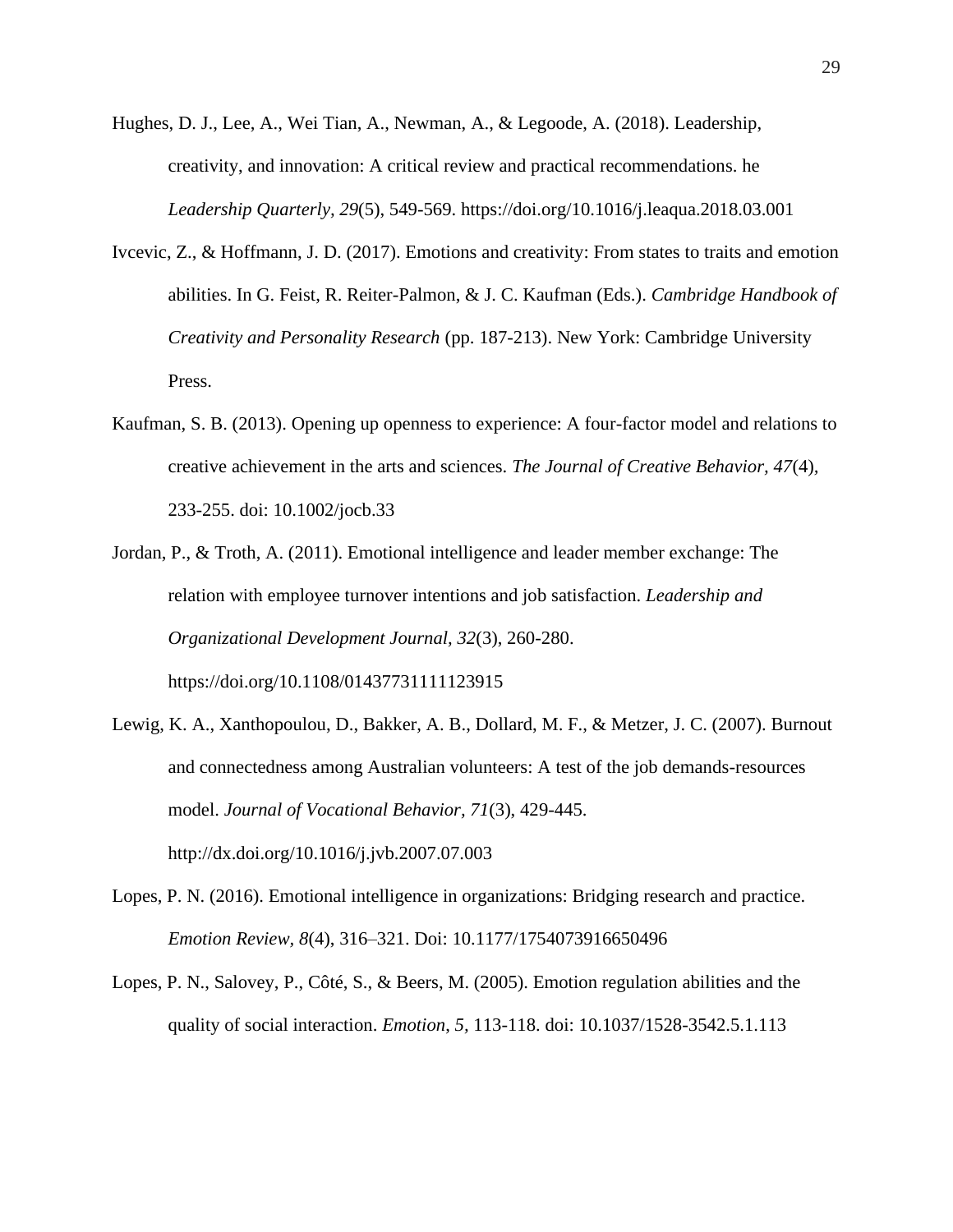Mayer, J. D., Roberts, R. D., & Barsade, S. G. (2008). Human abilities: Emotional intelligence. *Annual Review of Psychology, 59*(1)*,* 507-536. doi: 10.1146/annurev.psych.59.103006.093646

- Mayer J. D., & Salovey P. (1997*).* What is emotional intelligence? *In P.* Salovey *& D.* Sluyter *(Eds.), Emotional development and emotional intelligence: Educational implications (pp.*  3*–31).* New York*:* Basic Books.
- Mayer, J. D., Salovey, P., & Caruso, D. R. (2004). *Mayer-Salovey-Caruso Emotional Intelligence Test: Youth version (MSCEIT: YV): Item booklet.* Toronto, Ontario, Canada: Multi-Health Systems.
- Miao, C., Humphrey, R. H., & Qian, S. (2016). Leader emotional intelligence and subordinate job satisfaction: A meta-analysis of main, mediator, and moderator effects. *Personality and Individual Differences, 102,* 13–24. http://dx.doi.org/10.1016/j.paid.2016.06.056
- Moeller, J., Ivcevic, Z., White, A. E., Menges, J., & Brackett, M. A. (2018). Highly engaged but ready to quit: Intra-individual profiles of engagement and burnout. *Career Development International.* doi: 10.1108/CDI-12-2016-0215
- Nelis, D., Kotsou, I., Quoidbach, J., Hansenne, M., Weytens, F., Dupuis, P., & Mikolajczak, M. (2011). Increasing emotional competence improves psychological and physical wellbeing, social relationships, and employability. *Emotion*, *11*, 354–366. doi:10.1037/a0021554
- Ortony, A., Clore, G. L., & Collins, A. (1988). *The cognitive structure of emotions.* Cambridge, UK: Cambridge University Press.
- Ostrove, J. M., Adler, N. E., Kuppermann, M., & Washington, A. E. (2000), Objective and subjective assessments of socioeconomic status and their relationship to self-rated health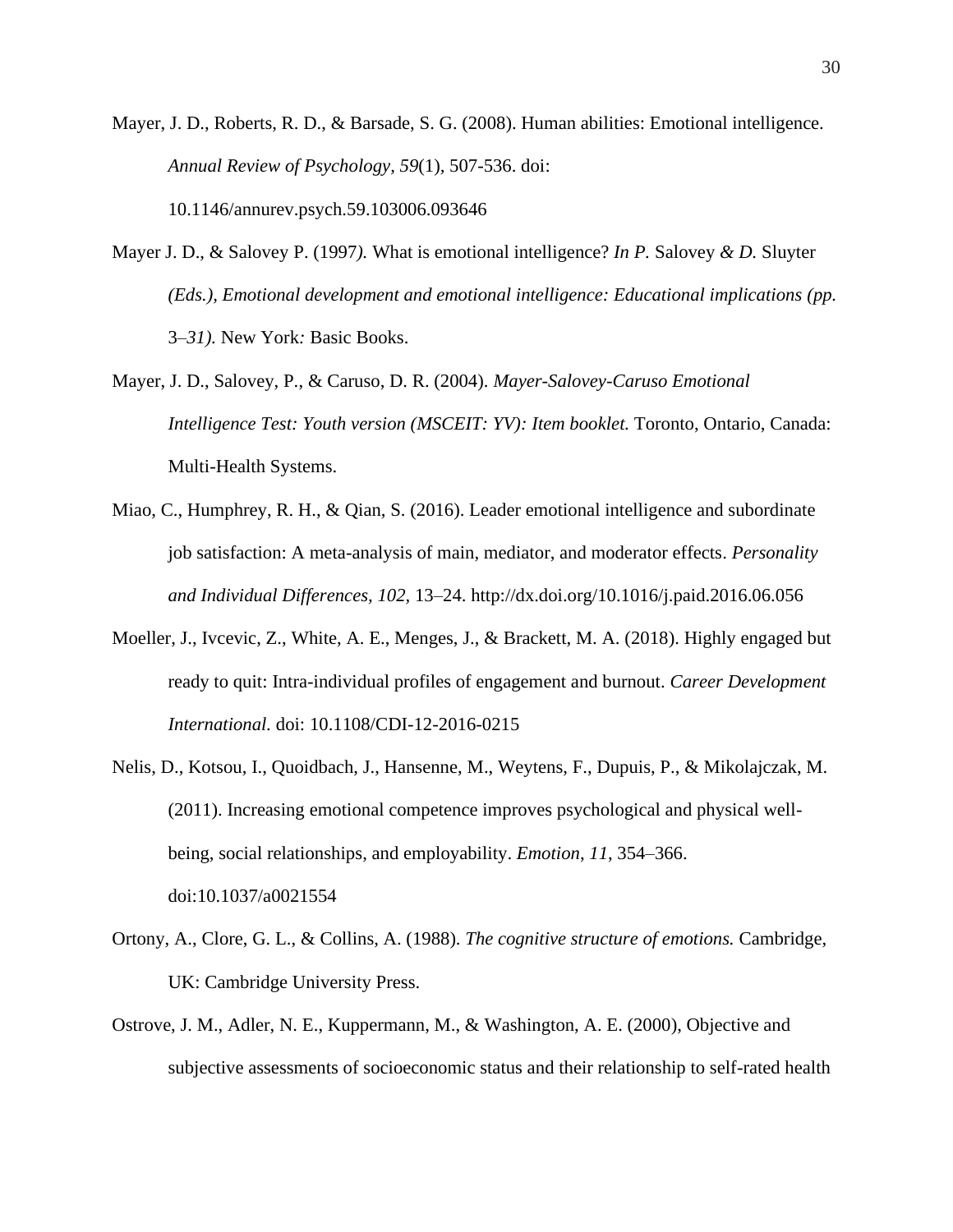in an ethnically diverse sample of pregnant women, *Health Psychology, 19(6),* 613-618.

- Parke, M. R., Seo, M. G., & Sherf, E. N. (2015). Regulating and facilitating: The role of emotional intelligence in maintaining and using positive affect for creativity. *Journal of Applied Psychology*, *100*(3), 917–934. doi: 10.1037/a0038452
- Ramarajan, L., Barsade, S. G., & Burack, O. R. (2008). The influence of organizational respect on emotional exhaustion in the human services. *The Journal of Positive Psychology, 3*(1), 4-18. [http://dx.doi.org/10.1080/17439760701750980](https://psycnet.apa.org/doi/10.1080/17439760701750980)
- Rego, A., Sousa, F., Pina e Cunha, M., Correia, A., & Saur-Amaral, I. (2007). Leader selfreported emotional intelligence and perceived employee creativity: An exploratory study. *Creativity and Innovation Management, 16*(3), 250-264. [http://dx.doi.org/10.1111/j.1467-](https://psycnet.apa.org/doi/10.1111/j.1467-8691.2007.00435.x) [8691.2007.00435.x](https://psycnet.apa.org/doi/10.1111/j.1467-8691.2007.00435.x)
- Rezvani, A., Chang, A., Wiewiora, A., Ashkanasy, N. M., Jordan, P. J., & Zolin, R. (2016). Manager emotional intelligence and project success: The mediating role of job satisfaction and trust. *International Journal of Project Management, 34*, 1112–1122.
- Sarooghi, H., Libaers, D., & Burkemper, A. (2015). Examining the relationship between creativity and innovation: A meta-analysis of organizational, cultural, and environmental factors*. [Journal of Business Venturing,](https://www.sciencedirect.com/science/journal/08839026) 30(5),* 714-731.

https://doi.org/10.1016/j.jbusvent.2014.12.003

- Scherer, K. R. (1994). Evidence for both universality and cultural specificity of emotion elicitation. In P. Ekman & R. J. Davidson (Eds.), *The nature of emotion: Fundamental questions* (pp. 172-175). New York: Oxford University Press.
- Scherer, K. R. (2007). Component models of emotion can inform the quest for emotional competence. In G. Matthews, M. Zeidner, & R. D. Roberts (Eds.), *The science of*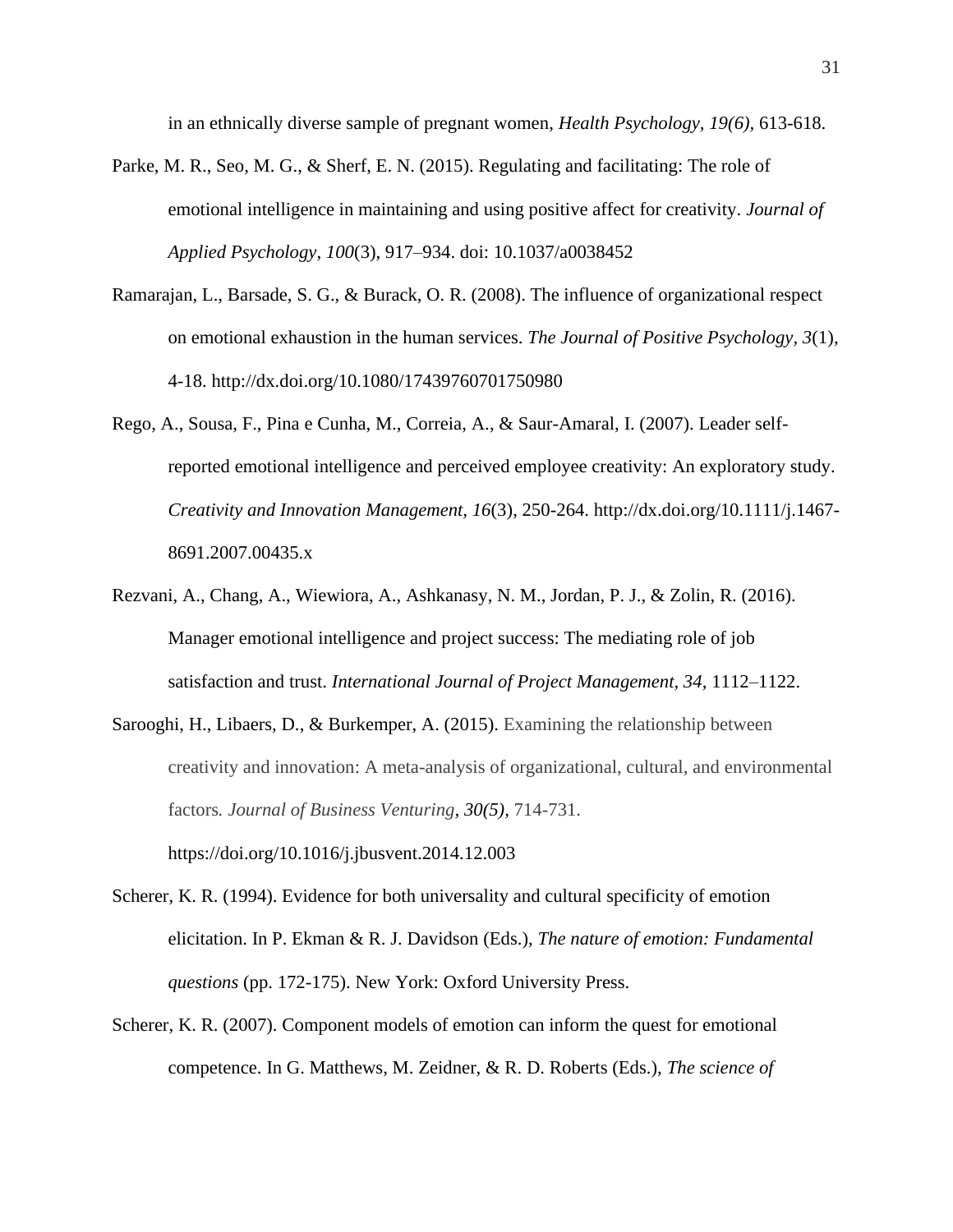*emotional intelligence: Knowns and unknowns* (pp. 101–126). New York: Oxford University Press.

- Schwarz, N. (2012). Feelings-as-information theory. In P. A. M. Van Lange, A. Kruglanski, & E. T. Higgins (eds.), *Handbook of theories of social psychology* (pp. 289-308). Thousand Oaks, CA: Sage.
- Tesluk, P. E., Farr, J. L., & Klein, S. R., (1997). Influences of organizational culture and climate on individual creativity. *Journal of Creative Behavior. 31*(1), 27–41. doi: 10.1002/j.2162- 6057.1997.tb00779.x
- Van Rooy, D. L., Viswesvaran, C., & Pluta, P. (2005). An evaluation of construct validity: What is this thing called emotional intelligence? *Human Performance, 18*(4), 445-462. [http://dx.doi.org/10.1207/s15327043hup1804\\_9](https://psycnet.apa.org/doi/10.1207/s15327043hup1804_9)
- Wagner, R. K. (2002). Smart people doing dumb things: The case of managerial incompetence. In R. J. Sternberg (Ed.), *Why smart people can be so stupid* (pp. 42-63). New Haven, CT: Yale University Press.

Word Frequency Data (n.d.). Retrieved from https://www.wordfrequency.info/

Xanthopoulou, D., Bakker, A. B., Demerouti, E., & Schaufeli, W. B. (2007). The role of personal resources in the job demands-resources model. *International Journal of Stress Management, 14*(2), 121-141. [http://dx.doi.org/10.1037/1072-5245.14.2.121](https://psycnet.apa.org/doi/10.1037/1072-5245.14.2.121)

Xanthopoulou, D., Bakker, A. B., Demerouti, E., & Schaufeli, W. B. (2009). Reciprocal relationships between job resources, personal resources, and work engagement. *Journal of Vocational Behavior, 74*(3), 235-244. [http://dx.doi.org/10.1016/j.jvb.2008.11.003](https://psycnet.apa.org/doi/10.1016/j.jvb.2008.11.003)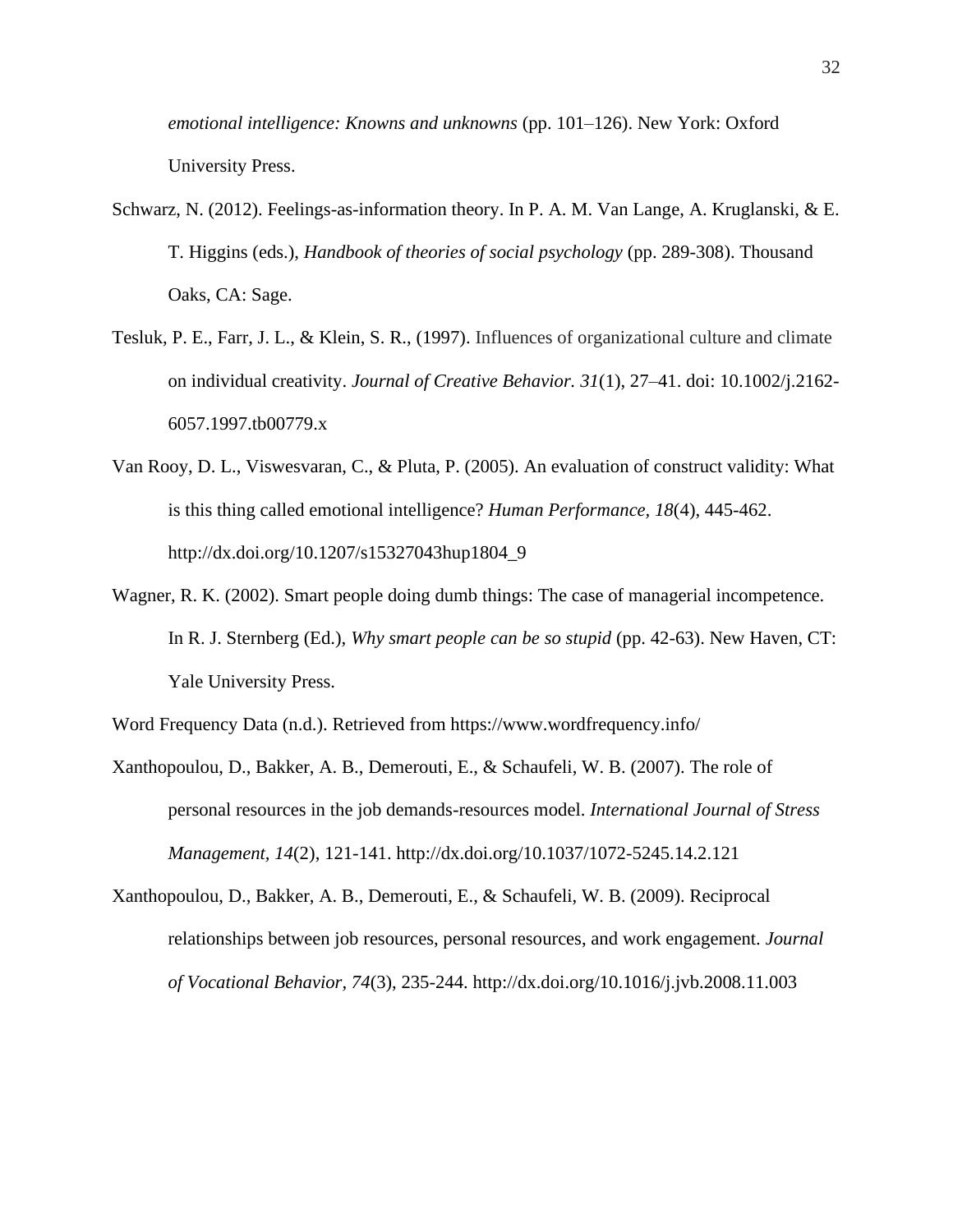- Zhou, J., & George, J. M. (2001). When job dissatisfaction leads to creativity: Encouraging the expression of voice. *Academy of Management journal*, *44*(4), 682-696. doi: 10.2307/3069410
- Zhou, J., & George, J. M. (2003). Awakening employee creativity: The role of leader emotional intelligence. *[The Leadership Quarterly,](https://www.sciencedirect.com/science/journal/10489843) [14\(4–5\)](14(4–5),* 545-568. https://doi.org/10.1016/S1048- 9843(03)00051-1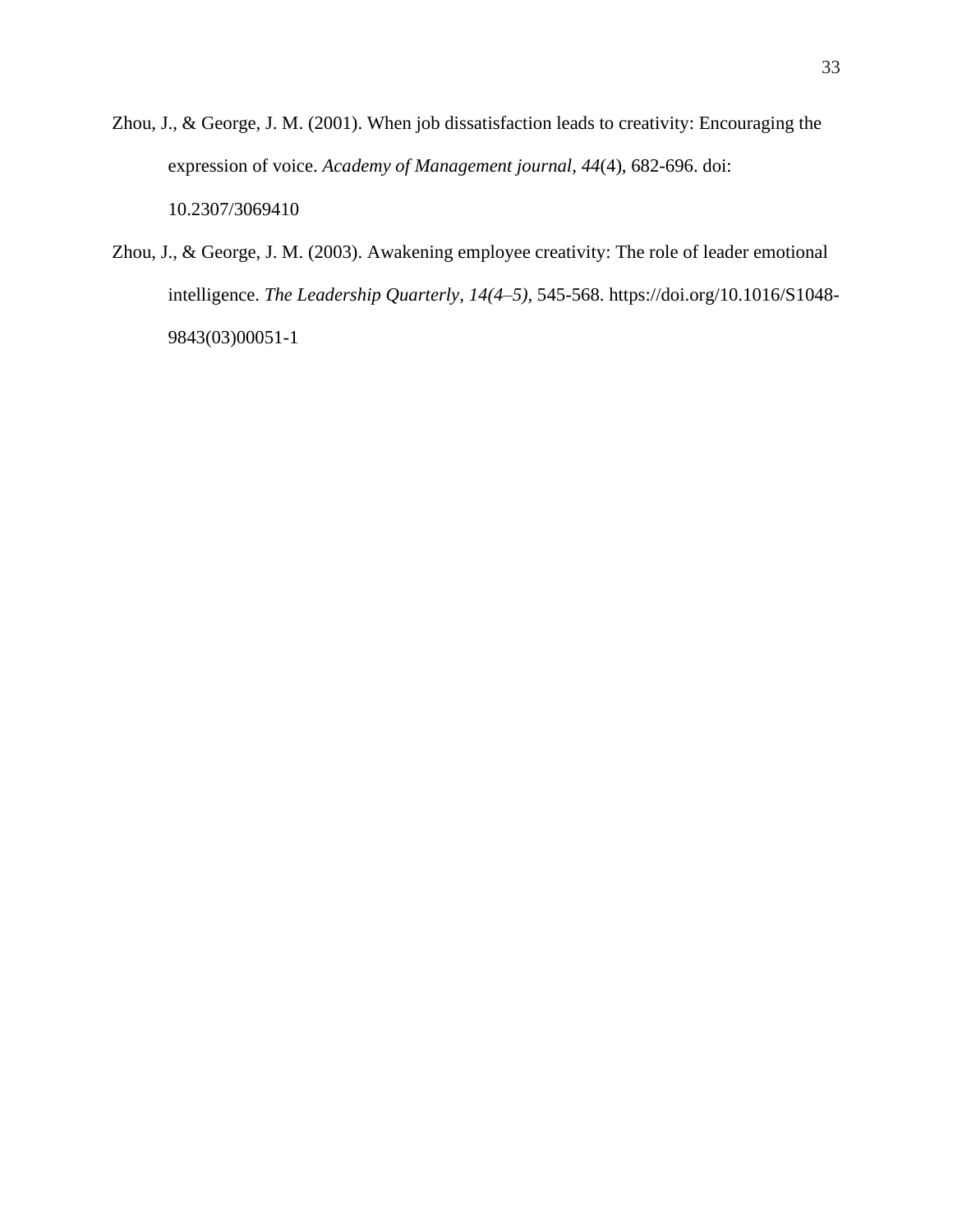# Table 1

|                           | Range     | M     | <b>SD</b> |                          | $\overline{2}$ |     | 4 |
|---------------------------|-----------|-------|-----------|--------------------------|----------------|-----|---|
| 1. Supervisor EI behavior | $1-6$     | 3.55  | 1.22      | $\overline{\phantom{a}}$ |                |     |   |
| 2. Opportunity to grow    | $1-6$     | 4.01  | 1.39      | .57                      |                |     |   |
| 3. Positive emotions      | $0 - 100$ | 62.98 | 23.65     | .58                      | .58            |     |   |
| 4. Employee creativity    | $0 - 4$   | 1.90  | 1.24      | .24                      | .32            | .30 |   |

Descriptive statistics and correlations among quantitative study variables

*Note.* All correlations *p* < .001.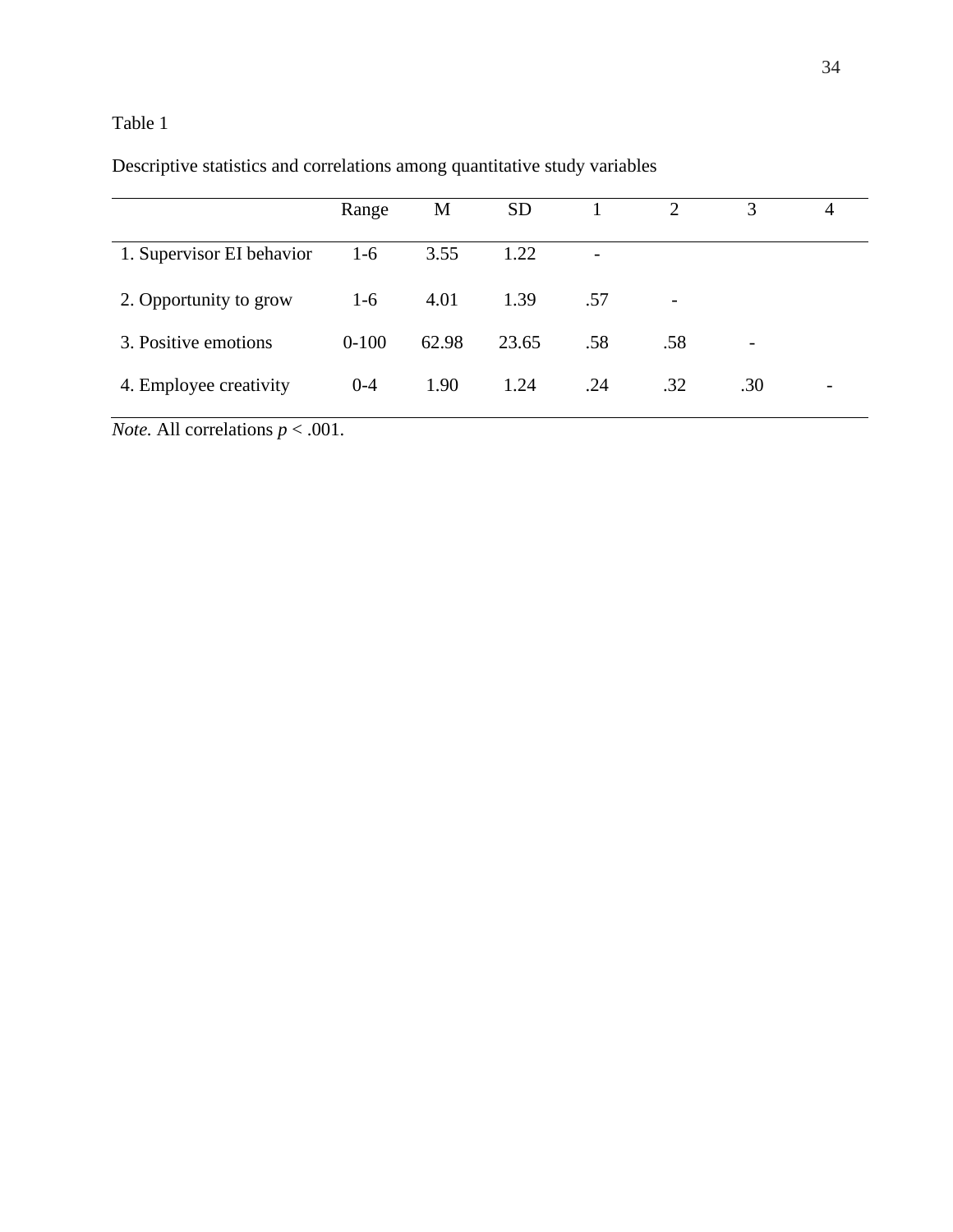Figure 1.

Low supervisor emotionally intelligent behavior: Open-ended response about employee feelings at work related to job tasks and responsibilities.

Note. Word size is proportional to the number of times the label was used in the sample.

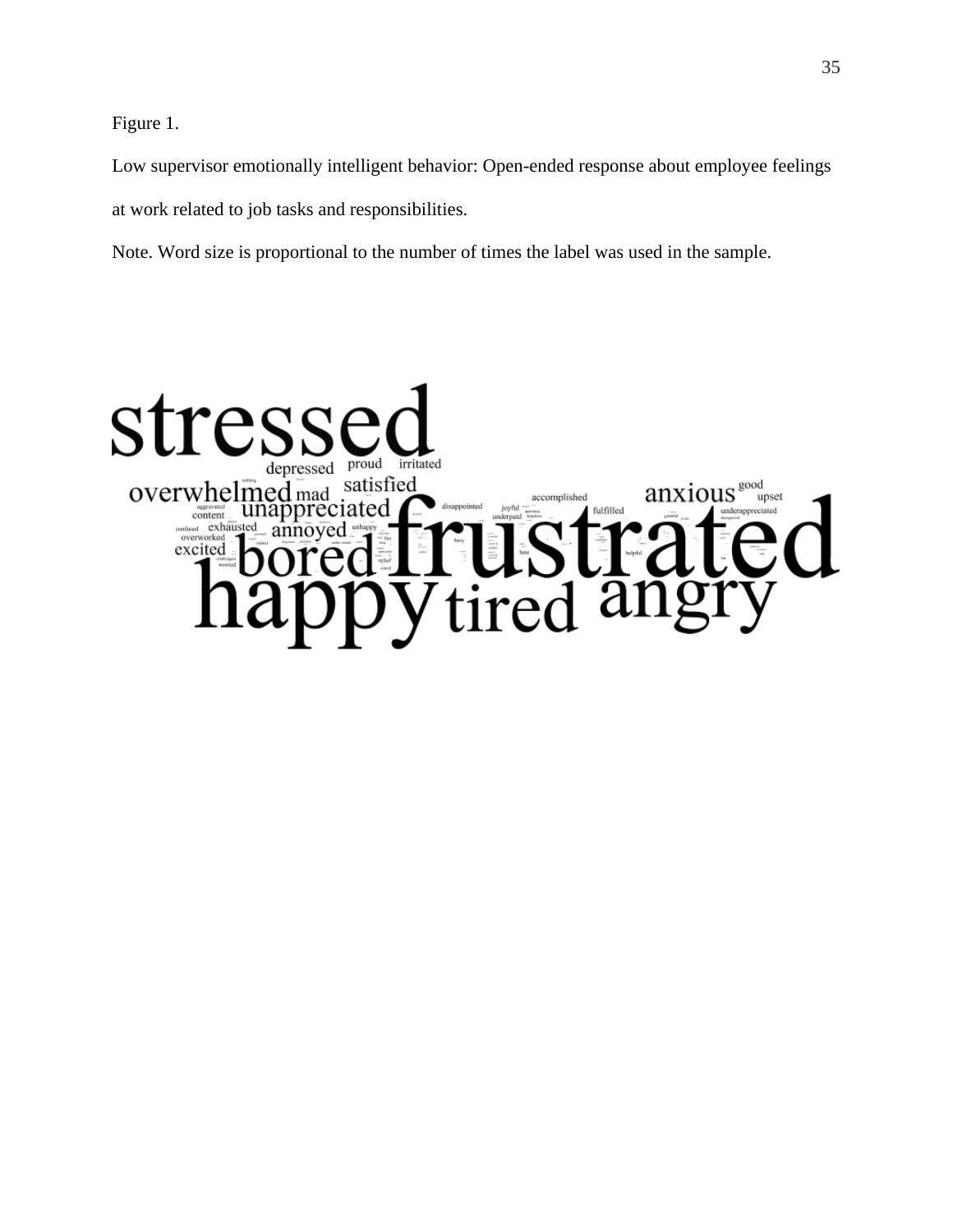Figure 2.

Low supervisor emotionally intelligent behavior: Open-ended response about employee feelings at work related to job tasks and responsibilities.

Note. Word size is proportional to the number of times the label was used in the sample.

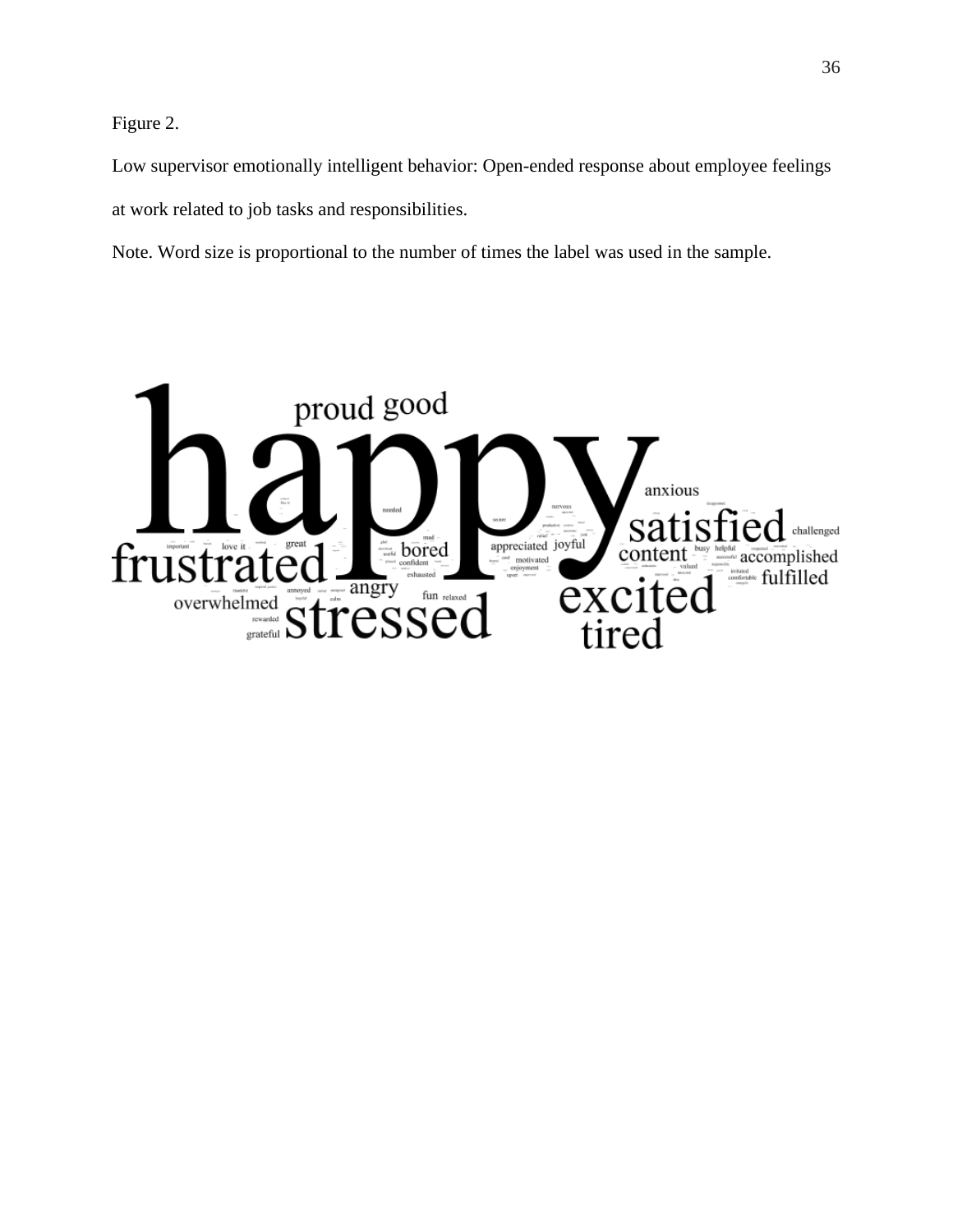Figure 3.

Affective labels used by employees in the open-ended question about feelings at work related to job tasks and responsibilities (30 most frequent labels)